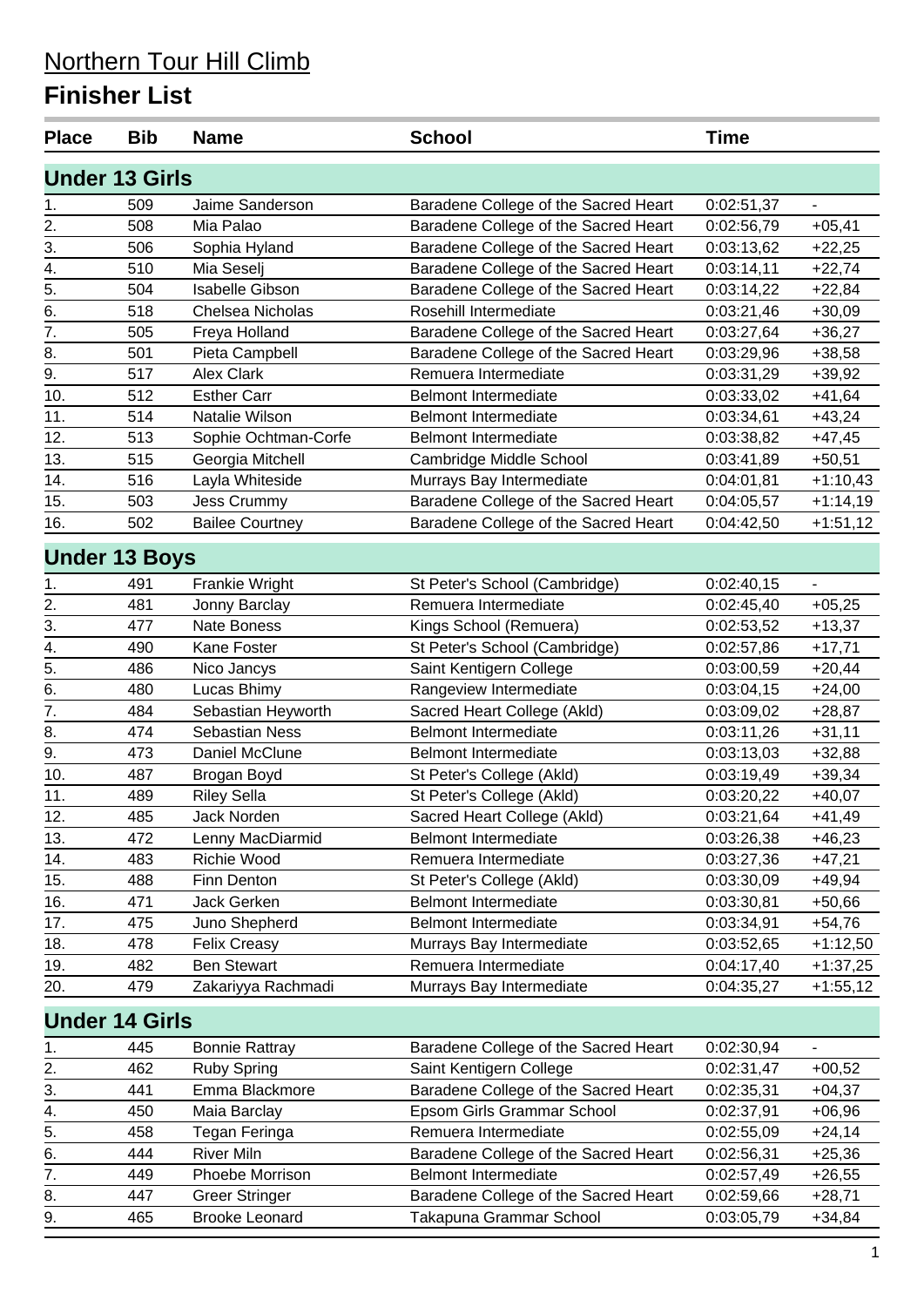### **Finisher List**

| <b>Place</b>         | <b>Bib</b> | <b>Name</b>              | <b>School</b>                                        | <b>Time</b>              |                      |
|----------------------|------------|--------------------------|------------------------------------------------------|--------------------------|----------------------|
| 10.                  | 443        | Celia Galvin             | Baradene College of the Sacred Heart                 | 0:03:09,29               | $+38,34$             |
| 11.                  | 464        | <b>Jess Carswell</b>     | St Peter's School (Cambridge)                        | 0:03:11,92               | $+40,97$             |
| 12.                  | 463        | <b>Isobel Fletcher</b>   | St Cuthbert's College                                | 0:03:18,87               | $+47,92$             |
| 13.                  | 446        | <b>Emily Shaw</b>        | Baradene College of the Sacred Heart                 | 0:03:25,23               | $+54,28$             |
| 14.                  | 459        | Charlotte Wood           | Remuera Intermediate                                 | 0:03:26,32               | $+55,37$             |
| 15.                  | 453        | Abigail Ruddenklau       | Epsom Girls Grammar School                           | 0:03:27,99               | $+57,04$             |
| 16.                  | 448        | Zoe Temm                 | Baradene College of the Sacred Heart                 | 0:03:35,07               | $+1:04,13$           |
| 17.                  | 461        | Petra Martinez Azaro     | Saint Kentigern College                              | 0:03:39,65               | $+1:08,70$           |
| 18.                  | 451        | Sanjukta Dey             | Epsom Girls Grammar School                           | 0:03:40,22               | +1:09,28             |
| 19.                  | 455        | Brooklyn Dunn-Lloyd      | Kaitaia Intermediate                                 | 0:03:56,88               | $+1:25,94$           |
| 20.                  | 460        | Eden Clark               | Saint Kentigern College                              | 0:03:59,06               | $+1:28,11$           |
| 21.                  | 457        | <b>Glennis Walters</b>   | Kaitaia Intermediate                                 | 0:04:07,06               | $+1:36,11$           |
| 22.                  | 456        | Daileey Halatau          | Kaitaia Intermediate                                 | 0:04:16,89               | $+1:45,94$           |
| 23.                  | 454        | Gabriella Rush           | Epsom Girls Grammar School                           | 0:04:37,92               | $+2:06,97$           |
| 24.                  | 452        | Georgia Herrel           | Epsom Girls Grammar School                           | 0:04:56,26               | $+2:25,31$           |
| 25.                  | 442        | Lily Coyle               | Baradene College of the Sacred Heart                 | 0:05:23,44               | $+2:52,50$           |
| <b>Under 14 Boys</b> |            |                          |                                                      |                          |                      |
|                      | 424        | Max Preece               | St Peter's College (Akld)                            | 0:02:06,94               | $\overline{a}$       |
| 1.                   | 427        | Hamish Banks             | St Peter's School (Cambridge)                        |                          |                      |
| 2.                   | 407        | Maui Morrison            |                                                      | 0:02:13,20               | $+06,26$             |
| $\frac{3}{2}$<br>4.  | 406        | Nathan Erskine           | Cambridge High School<br><b>Belmont Intermediate</b> | 0:02:23,27<br>0:02:33,58 | $+16,32$<br>$+26,63$ |
| $\overline{5}$ .     | 428        | Paul Rettkowicz          | St Peter's School (Cambridge)                        | 0:02:33,97               | $+27,02$             |
| $\overline{6}$       | 403        | Justin Chan              | <b>Auckland Grammar School</b>                       |                          | $+33,41$             |
| $\overline{7}$ .     | 417        | <b>Fletcher Hilton</b>   | Sacred Heart College (Akld)                          | 0:02:40,35<br>0:02:40,87 | $+33,92$             |
| 8.                   | 404        | Luke Hair                | <b>Auckland Grammar School</b>                       | 0:02:41,04               | $+34,10$             |
| 9.                   | 411        | Nikau Pritchard-Scouller | Hamilton Boys High School                            | 0:02:42,90               | $+35,96$             |
| 10.                  | 409        | <b>Reuben Fraser</b>     | Hamilton Boys High School                            | 0:02:43,72               | $+36,77$             |
| 11.                  | 415        | <b>Jack Lockett</b>      | Murrays Bay Intermediate                             | 0:02:44,82               | $+37,87$             |
| 12.                  | 418        | Leon O'Brien             | Sacred Heart College (Akld)                          | 0:02:47,19               | $+40,24$             |
| 13.                  | 414        | Jack Lloyd               | Murrays Bay Intermediate                             | 0:02:48,76               | $+41,81$             |
| 14.                  | 413        | Alex Buckle              | Murrays Bay Intermediate                             | 0:02:49,81               | $+42,86$             |
| 15.                  | 412        | Aidan Laloli             | Macleans College                                     | 0:02:52,02               | $+45,07$             |
| 16.                  | 405        | Dexter Cameron           | Auckland Normal Intermediate                         | 0:02:58,53               | $+51,58$             |
| 17.                  | 429        | Eli Delany               | Takapuna Grammar School                              | 0:02:59,00               | $+52,06$             |
| 18.                  | 431        | Louis Grimshaw           | Westlake Boys High School                            | 0:02:59,50               | $+52,56$             |
| 19.                  | 420        | Henry Ward               | Sacred Heart College (Akld)                          | 0:03:00,36               | $+53,41$             |
| 20.                  | 410        | <b>Cameron Natta</b>     | Hamilton Boys High School                            | 0:03:01,04               | $+54,09$             |
| 21.                  | 419        | Connor Te Rito           | Sacred Heart College (Akld)                          | 0:03:03,32               | +56,37               |
| 22.                  | 432        | Sam Lavelle              | Westlake Boys High School                            | 0:03:04,97               | $+58,02$             |
| 23.                  | 423        | William Howcroft         | St Peter's College (Akld)                            | 0:03:06,77               | $+59,82$             |
| 24.                  | 421        | Harry Hannan             | Saint Kentigern College                              | 0:03:15,72               | $+1:08,77$           |
| 25.                  | 408        | Zane Rutland             | Cambridge Middle School                              | 0:03:17,60               | $+1:10,66$           |
| 26.                  | 401        | Jeremy Lin               | <b>ACG Parnell College</b>                           | 0:03:21,47               | $+1:14,52$           |
| 27.                  | 422        | <b>Benjamin Chambers</b> | Selwyn College                                       | 0:03:30,12               | $+1:23,17$           |
| 28.                  | 426        | <b>Jack Simpkins</b>     | St Peter's College (Akld)                            | 0:03:47,68               | +1:40,73             |
| 29.                  | 430        | Veer Kapoor              | Takapuna Grammar School                              | 0:03:48,95               | $+1:42,00$           |
| 30.                  | 425        | Jack Rose                | St Peter's College (Akld)                            | 0:03:49,66               | +1:42,71             |
| 31.                  | 433        | Tom McConnachie          | Westlake Boys High School                            | 0:03:56,25               | +1:49,31             |
| 32.                  | 402        | <b>Thomas Norenbergs</b> | <b>ACG Parnell College</b>                           | 0:06:32,99               | $+4:26,04$           |
|                      |            |                          |                                                      |                          |                      |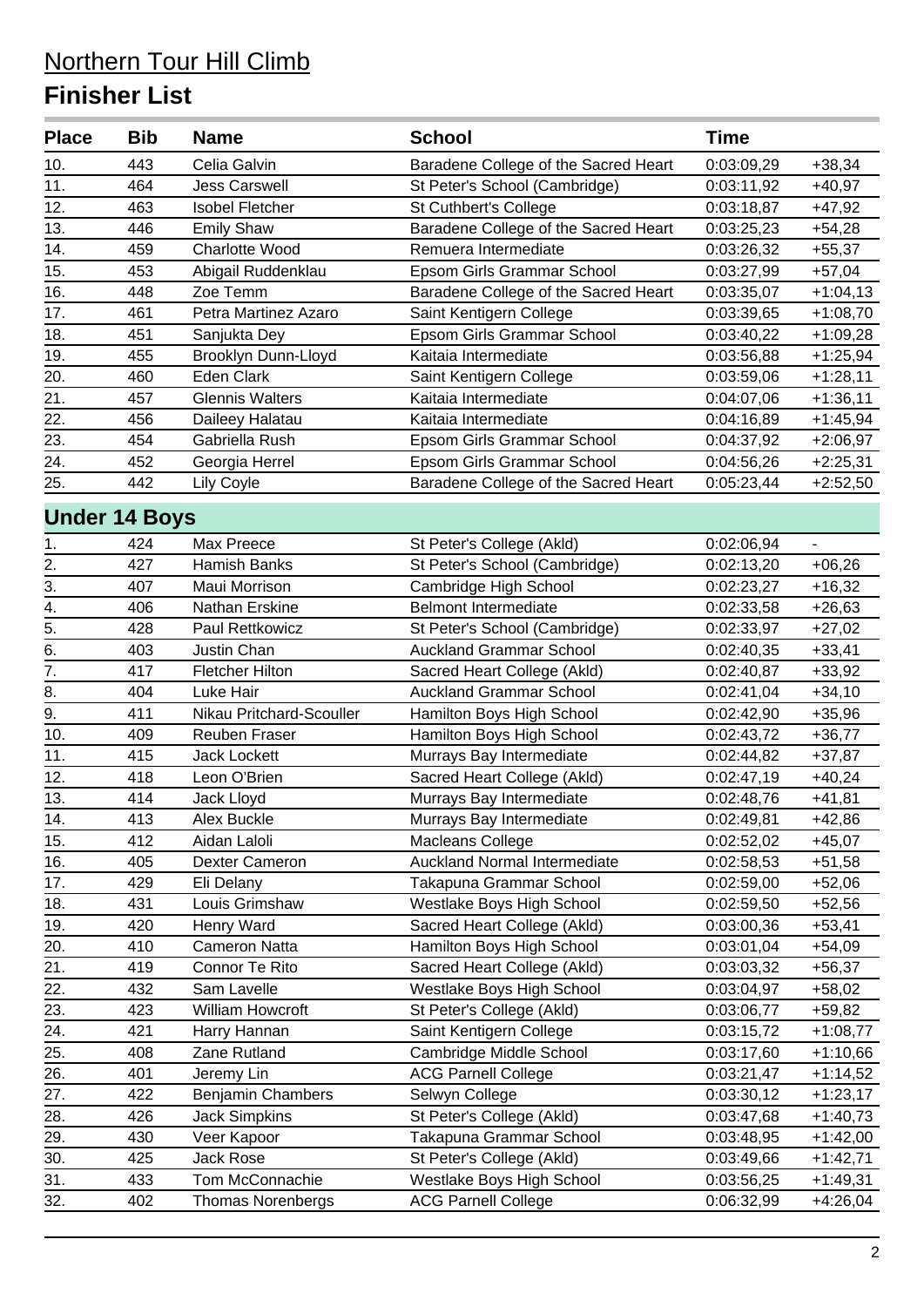### **Finisher List**

| <b>Under 15 Girls</b><br>390<br>St Mary's College (Akld)<br>0:02:30,15<br><b>Ally Gothard</b><br>1.<br>2.<br>Baradene College of the Sacred Heart<br>365<br>Alice Hopkinson<br>0:02:30,21<br>3.<br>367<br>Baradene College of the Sacred Heart<br>Ella Morton<br>0:02:34,66<br>4.<br>393<br>Takapuna Grammar School<br>Ella McKinney<br>0:02:36,04<br>5.<br>361<br>Gemma Carter<br>Baradene College of the Sacred Heart<br>0:02:37,44<br>Baradene College of the Sacred Heart<br>6.<br>368<br>Lydia Stevens<br>0:02:39,36<br>7.<br>Saint Kentigern College<br>387<br>Sophie Spencer<br>0:02:40,91<br>8.<br>382<br>Erin Walshe<br>Glendowie College<br>0:02:45,95<br>9.<br>385<br>Sophie De Vries<br>Saint Kentigern College<br>0:02:47,70<br>376<br>Epsom Girls Grammar School<br>10.<br>Georgina Christie<br>0:02:53,41<br><b>Bee Townsend</b><br>380<br>Epsom Girls Grammar School<br>11.<br>0:02:53,50<br>12.<br>375<br>Phoebe Carter<br>Epsom Girls Grammar School<br>0:02:54,23<br>13.<br>373<br><b>Caitlin Bell</b><br>Epsom Girls Grammar School<br>0:02:54,52<br>14.<br>St Cuthbert's College<br>388<br><b>Kate Waters</b><br>0:02:55,55<br>15.<br>392<br>Lizzie Chapman<br>Takapuna Grammar School<br>0:02:56,24<br>Charlotte Chamberlain<br>16.<br>391<br>Takapuna Grammar School<br>0:02:57,90<br>17.<br>394<br>Nikita Coleman<br>Waikato Diocesan School<br>0:02:58,19<br>18.<br>386<br>Eva Melhuish<br>Saint Kentigern College<br>0:02:58,63<br>Wellington East Girls' College<br>19.<br>398<br>Zoe Perry<br>0:03:01,38<br>20.<br>371<br>Arabella Tuck<br>Diocesan School for Girls<br>0:03:02,14<br>21.<br>396<br>Waikato Diocesan School<br>Katie McLeod<br>0:03:04,34<br>22.<br>378<br>Epsom Girls Grammar School<br><b>Emily Hayes</b><br>0:03:07,74<br>23.<br>362<br><b>Charlotte Ellis</b><br>Baradene College of the Sacred Heart<br>0:03:07,82<br>24.<br>366<br>Eleanor Inwood<br>Baradene College of the Sacred Heart<br>0:03:13,65<br>25.<br>397<br>Kate Ward<br>Waikato Diocesan School<br>0:03:17,07<br>26.<br>Epsom Girls Grammar School<br>377<br>Stella Copplestone<br>0:03:17,44<br>27.<br>369<br>Keisha Anderson<br>Cambridge High School<br>0:03:18,45<br>28.<br>364<br>Olivia Gibson<br>Baradene College of the Sacred Heart<br>0:03:19,65<br>29.<br>374<br>Epsom Girls Grammar School<br><b>Isla Burton</b><br>0:03:19,76<br>30.<br>383<br>Kaitaia College<br>Crystal Wikaira<br>0:03:20,73<br>372<br>Epsom Girls Grammar School<br>0:03:36,22<br>31.<br>Isabella Adams<br>32.<br>389<br>St Mary's College (Akld)<br>0:03:37,28<br><b>Isla Drury</b><br>Waikato Diocesan School<br>33.<br>395<br><b>Emily Gilchrist</b><br>0:03:42,45<br>379<br>Eyka Susanto<br>Epsom Girls Grammar School<br>0:04:14,48<br>34.<br><b>Under 15 Boys</b><br>Westlake Boys High School<br>352<br>Lewis Bower<br>0:01:59,72<br>1.<br>2.<br>310<br>Cambridge High School<br>Hunter Brodie-Lees<br>0:02:02,68<br>3.<br>312<br>Jaxson Russell<br>Cambridge High School<br>0:02:07,25<br><b>August Elworthy</b><br>Takapuna Grammar School<br>346<br>0:02:07,99<br>4.<br>5.<br>305<br>Felix Maddison<br><b>Auckland Grammar School</b><br>0:02:08,90<br>6.<br>311<br>Matt Davis<br>Cambridge High School<br>0:02:10,34 | <b>Time</b> |
|----------------------------------------------------------------------------------------------------------------------------------------------------------------------------------------------------------------------------------------------------------------------------------------------------------------------------------------------------------------------------------------------------------------------------------------------------------------------------------------------------------------------------------------------------------------------------------------------------------------------------------------------------------------------------------------------------------------------------------------------------------------------------------------------------------------------------------------------------------------------------------------------------------------------------------------------------------------------------------------------------------------------------------------------------------------------------------------------------------------------------------------------------------------------------------------------------------------------------------------------------------------------------------------------------------------------------------------------------------------------------------------------------------------------------------------------------------------------------------------------------------------------------------------------------------------------------------------------------------------------------------------------------------------------------------------------------------------------------------------------------------------------------------------------------------------------------------------------------------------------------------------------------------------------------------------------------------------------------------------------------------------------------------------------------------------------------------------------------------------------------------------------------------------------------------------------------------------------------------------------------------------------------------------------------------------------------------------------------------------------------------------------------------------------------------------------------------------------------------------------------------------------------------------------------------------------------------------------------------------------------------------------------------------------------------------------------------------------------------------------------------------------------------------------------------------------------------------------------------------------------------------------------------------------------------------------------------------------------------------------------------------------------------------------------------------------------------------------------------------------------------------------------------------------------------------------------------------------------------|-------------|
|                                                                                                                                                                                                                                                                                                                                                                                                                                                                                                                                                                                                                                                                                                                                                                                                                                                                                                                                                                                                                                                                                                                                                                                                                                                                                                                                                                                                                                                                                                                                                                                                                                                                                                                                                                                                                                                                                                                                                                                                                                                                                                                                                                                                                                                                                                                                                                                                                                                                                                                                                                                                                                                                                                                                                                                                                                                                                                                                                                                                                                                                                                                                                                                                                                  |             |
|                                                                                                                                                                                                                                                                                                                                                                                                                                                                                                                                                                                                                                                                                                                                                                                                                                                                                                                                                                                                                                                                                                                                                                                                                                                                                                                                                                                                                                                                                                                                                                                                                                                                                                                                                                                                                                                                                                                                                                                                                                                                                                                                                                                                                                                                                                                                                                                                                                                                                                                                                                                                                                                                                                                                                                                                                                                                                                                                                                                                                                                                                                                                                                                                                                  |             |
|                                                                                                                                                                                                                                                                                                                                                                                                                                                                                                                                                                                                                                                                                                                                                                                                                                                                                                                                                                                                                                                                                                                                                                                                                                                                                                                                                                                                                                                                                                                                                                                                                                                                                                                                                                                                                                                                                                                                                                                                                                                                                                                                                                                                                                                                                                                                                                                                                                                                                                                                                                                                                                                                                                                                                                                                                                                                                                                                                                                                                                                                                                                                                                                                                                  | $+00,05$    |
|                                                                                                                                                                                                                                                                                                                                                                                                                                                                                                                                                                                                                                                                                                                                                                                                                                                                                                                                                                                                                                                                                                                                                                                                                                                                                                                                                                                                                                                                                                                                                                                                                                                                                                                                                                                                                                                                                                                                                                                                                                                                                                                                                                                                                                                                                                                                                                                                                                                                                                                                                                                                                                                                                                                                                                                                                                                                                                                                                                                                                                                                                                                                                                                                                                  | $+04,50$    |
|                                                                                                                                                                                                                                                                                                                                                                                                                                                                                                                                                                                                                                                                                                                                                                                                                                                                                                                                                                                                                                                                                                                                                                                                                                                                                                                                                                                                                                                                                                                                                                                                                                                                                                                                                                                                                                                                                                                                                                                                                                                                                                                                                                                                                                                                                                                                                                                                                                                                                                                                                                                                                                                                                                                                                                                                                                                                                                                                                                                                                                                                                                                                                                                                                                  | $+05,88$    |
|                                                                                                                                                                                                                                                                                                                                                                                                                                                                                                                                                                                                                                                                                                                                                                                                                                                                                                                                                                                                                                                                                                                                                                                                                                                                                                                                                                                                                                                                                                                                                                                                                                                                                                                                                                                                                                                                                                                                                                                                                                                                                                                                                                                                                                                                                                                                                                                                                                                                                                                                                                                                                                                                                                                                                                                                                                                                                                                                                                                                                                                                                                                                                                                                                                  | $+07,28$    |
|                                                                                                                                                                                                                                                                                                                                                                                                                                                                                                                                                                                                                                                                                                                                                                                                                                                                                                                                                                                                                                                                                                                                                                                                                                                                                                                                                                                                                                                                                                                                                                                                                                                                                                                                                                                                                                                                                                                                                                                                                                                                                                                                                                                                                                                                                                                                                                                                                                                                                                                                                                                                                                                                                                                                                                                                                                                                                                                                                                                                                                                                                                                                                                                                                                  | $+09,20$    |
|                                                                                                                                                                                                                                                                                                                                                                                                                                                                                                                                                                                                                                                                                                                                                                                                                                                                                                                                                                                                                                                                                                                                                                                                                                                                                                                                                                                                                                                                                                                                                                                                                                                                                                                                                                                                                                                                                                                                                                                                                                                                                                                                                                                                                                                                                                                                                                                                                                                                                                                                                                                                                                                                                                                                                                                                                                                                                                                                                                                                                                                                                                                                                                                                                                  | $+10,75$    |
|                                                                                                                                                                                                                                                                                                                                                                                                                                                                                                                                                                                                                                                                                                                                                                                                                                                                                                                                                                                                                                                                                                                                                                                                                                                                                                                                                                                                                                                                                                                                                                                                                                                                                                                                                                                                                                                                                                                                                                                                                                                                                                                                                                                                                                                                                                                                                                                                                                                                                                                                                                                                                                                                                                                                                                                                                                                                                                                                                                                                                                                                                                                                                                                                                                  | $+15,80$    |
|                                                                                                                                                                                                                                                                                                                                                                                                                                                                                                                                                                                                                                                                                                                                                                                                                                                                                                                                                                                                                                                                                                                                                                                                                                                                                                                                                                                                                                                                                                                                                                                                                                                                                                                                                                                                                                                                                                                                                                                                                                                                                                                                                                                                                                                                                                                                                                                                                                                                                                                                                                                                                                                                                                                                                                                                                                                                                                                                                                                                                                                                                                                                                                                                                                  | $+17,54$    |
|                                                                                                                                                                                                                                                                                                                                                                                                                                                                                                                                                                                                                                                                                                                                                                                                                                                                                                                                                                                                                                                                                                                                                                                                                                                                                                                                                                                                                                                                                                                                                                                                                                                                                                                                                                                                                                                                                                                                                                                                                                                                                                                                                                                                                                                                                                                                                                                                                                                                                                                                                                                                                                                                                                                                                                                                                                                                                                                                                                                                                                                                                                                                                                                                                                  | $+23,25$    |
|                                                                                                                                                                                                                                                                                                                                                                                                                                                                                                                                                                                                                                                                                                                                                                                                                                                                                                                                                                                                                                                                                                                                                                                                                                                                                                                                                                                                                                                                                                                                                                                                                                                                                                                                                                                                                                                                                                                                                                                                                                                                                                                                                                                                                                                                                                                                                                                                                                                                                                                                                                                                                                                                                                                                                                                                                                                                                                                                                                                                                                                                                                                                                                                                                                  | $+23,34$    |
|                                                                                                                                                                                                                                                                                                                                                                                                                                                                                                                                                                                                                                                                                                                                                                                                                                                                                                                                                                                                                                                                                                                                                                                                                                                                                                                                                                                                                                                                                                                                                                                                                                                                                                                                                                                                                                                                                                                                                                                                                                                                                                                                                                                                                                                                                                                                                                                                                                                                                                                                                                                                                                                                                                                                                                                                                                                                                                                                                                                                                                                                                                                                                                                                                                  | $+24,07$    |
|                                                                                                                                                                                                                                                                                                                                                                                                                                                                                                                                                                                                                                                                                                                                                                                                                                                                                                                                                                                                                                                                                                                                                                                                                                                                                                                                                                                                                                                                                                                                                                                                                                                                                                                                                                                                                                                                                                                                                                                                                                                                                                                                                                                                                                                                                                                                                                                                                                                                                                                                                                                                                                                                                                                                                                                                                                                                                                                                                                                                                                                                                                                                                                                                                                  | $+24,36$    |
|                                                                                                                                                                                                                                                                                                                                                                                                                                                                                                                                                                                                                                                                                                                                                                                                                                                                                                                                                                                                                                                                                                                                                                                                                                                                                                                                                                                                                                                                                                                                                                                                                                                                                                                                                                                                                                                                                                                                                                                                                                                                                                                                                                                                                                                                                                                                                                                                                                                                                                                                                                                                                                                                                                                                                                                                                                                                                                                                                                                                                                                                                                                                                                                                                                  | $+25,39$    |
|                                                                                                                                                                                                                                                                                                                                                                                                                                                                                                                                                                                                                                                                                                                                                                                                                                                                                                                                                                                                                                                                                                                                                                                                                                                                                                                                                                                                                                                                                                                                                                                                                                                                                                                                                                                                                                                                                                                                                                                                                                                                                                                                                                                                                                                                                                                                                                                                                                                                                                                                                                                                                                                                                                                                                                                                                                                                                                                                                                                                                                                                                                                                                                                                                                  | $+26,08$    |
|                                                                                                                                                                                                                                                                                                                                                                                                                                                                                                                                                                                                                                                                                                                                                                                                                                                                                                                                                                                                                                                                                                                                                                                                                                                                                                                                                                                                                                                                                                                                                                                                                                                                                                                                                                                                                                                                                                                                                                                                                                                                                                                                                                                                                                                                                                                                                                                                                                                                                                                                                                                                                                                                                                                                                                                                                                                                                                                                                                                                                                                                                                                                                                                                                                  | $+27,74$    |
|                                                                                                                                                                                                                                                                                                                                                                                                                                                                                                                                                                                                                                                                                                                                                                                                                                                                                                                                                                                                                                                                                                                                                                                                                                                                                                                                                                                                                                                                                                                                                                                                                                                                                                                                                                                                                                                                                                                                                                                                                                                                                                                                                                                                                                                                                                                                                                                                                                                                                                                                                                                                                                                                                                                                                                                                                                                                                                                                                                                                                                                                                                                                                                                                                                  | $+28,03$    |
|                                                                                                                                                                                                                                                                                                                                                                                                                                                                                                                                                                                                                                                                                                                                                                                                                                                                                                                                                                                                                                                                                                                                                                                                                                                                                                                                                                                                                                                                                                                                                                                                                                                                                                                                                                                                                                                                                                                                                                                                                                                                                                                                                                                                                                                                                                                                                                                                                                                                                                                                                                                                                                                                                                                                                                                                                                                                                                                                                                                                                                                                                                                                                                                                                                  | $+28,48$    |
|                                                                                                                                                                                                                                                                                                                                                                                                                                                                                                                                                                                                                                                                                                                                                                                                                                                                                                                                                                                                                                                                                                                                                                                                                                                                                                                                                                                                                                                                                                                                                                                                                                                                                                                                                                                                                                                                                                                                                                                                                                                                                                                                                                                                                                                                                                                                                                                                                                                                                                                                                                                                                                                                                                                                                                                                                                                                                                                                                                                                                                                                                                                                                                                                                                  | $+31,22$    |
|                                                                                                                                                                                                                                                                                                                                                                                                                                                                                                                                                                                                                                                                                                                                                                                                                                                                                                                                                                                                                                                                                                                                                                                                                                                                                                                                                                                                                                                                                                                                                                                                                                                                                                                                                                                                                                                                                                                                                                                                                                                                                                                                                                                                                                                                                                                                                                                                                                                                                                                                                                                                                                                                                                                                                                                                                                                                                                                                                                                                                                                                                                                                                                                                                                  | $+31,98$    |
|                                                                                                                                                                                                                                                                                                                                                                                                                                                                                                                                                                                                                                                                                                                                                                                                                                                                                                                                                                                                                                                                                                                                                                                                                                                                                                                                                                                                                                                                                                                                                                                                                                                                                                                                                                                                                                                                                                                                                                                                                                                                                                                                                                                                                                                                                                                                                                                                                                                                                                                                                                                                                                                                                                                                                                                                                                                                                                                                                                                                                                                                                                                                                                                                                                  | $+34,19$    |
|                                                                                                                                                                                                                                                                                                                                                                                                                                                                                                                                                                                                                                                                                                                                                                                                                                                                                                                                                                                                                                                                                                                                                                                                                                                                                                                                                                                                                                                                                                                                                                                                                                                                                                                                                                                                                                                                                                                                                                                                                                                                                                                                                                                                                                                                                                                                                                                                                                                                                                                                                                                                                                                                                                                                                                                                                                                                                                                                                                                                                                                                                                                                                                                                                                  | $+37,58$    |
|                                                                                                                                                                                                                                                                                                                                                                                                                                                                                                                                                                                                                                                                                                                                                                                                                                                                                                                                                                                                                                                                                                                                                                                                                                                                                                                                                                                                                                                                                                                                                                                                                                                                                                                                                                                                                                                                                                                                                                                                                                                                                                                                                                                                                                                                                                                                                                                                                                                                                                                                                                                                                                                                                                                                                                                                                                                                                                                                                                                                                                                                                                                                                                                                                                  | $+37,66$    |
|                                                                                                                                                                                                                                                                                                                                                                                                                                                                                                                                                                                                                                                                                                                                                                                                                                                                                                                                                                                                                                                                                                                                                                                                                                                                                                                                                                                                                                                                                                                                                                                                                                                                                                                                                                                                                                                                                                                                                                                                                                                                                                                                                                                                                                                                                                                                                                                                                                                                                                                                                                                                                                                                                                                                                                                                                                                                                                                                                                                                                                                                                                                                                                                                                                  | $+43,49$    |
|                                                                                                                                                                                                                                                                                                                                                                                                                                                                                                                                                                                                                                                                                                                                                                                                                                                                                                                                                                                                                                                                                                                                                                                                                                                                                                                                                                                                                                                                                                                                                                                                                                                                                                                                                                                                                                                                                                                                                                                                                                                                                                                                                                                                                                                                                                                                                                                                                                                                                                                                                                                                                                                                                                                                                                                                                                                                                                                                                                                                                                                                                                                                                                                                                                  | $+46,92$    |
|                                                                                                                                                                                                                                                                                                                                                                                                                                                                                                                                                                                                                                                                                                                                                                                                                                                                                                                                                                                                                                                                                                                                                                                                                                                                                                                                                                                                                                                                                                                                                                                                                                                                                                                                                                                                                                                                                                                                                                                                                                                                                                                                                                                                                                                                                                                                                                                                                                                                                                                                                                                                                                                                                                                                                                                                                                                                                                                                                                                                                                                                                                                                                                                                                                  | $+47,28$    |
|                                                                                                                                                                                                                                                                                                                                                                                                                                                                                                                                                                                                                                                                                                                                                                                                                                                                                                                                                                                                                                                                                                                                                                                                                                                                                                                                                                                                                                                                                                                                                                                                                                                                                                                                                                                                                                                                                                                                                                                                                                                                                                                                                                                                                                                                                                                                                                                                                                                                                                                                                                                                                                                                                                                                                                                                                                                                                                                                                                                                                                                                                                                                                                                                                                  | $+48,30$    |
|                                                                                                                                                                                                                                                                                                                                                                                                                                                                                                                                                                                                                                                                                                                                                                                                                                                                                                                                                                                                                                                                                                                                                                                                                                                                                                                                                                                                                                                                                                                                                                                                                                                                                                                                                                                                                                                                                                                                                                                                                                                                                                                                                                                                                                                                                                                                                                                                                                                                                                                                                                                                                                                                                                                                                                                                                                                                                                                                                                                                                                                                                                                                                                                                                                  | $+49,49$    |
|                                                                                                                                                                                                                                                                                                                                                                                                                                                                                                                                                                                                                                                                                                                                                                                                                                                                                                                                                                                                                                                                                                                                                                                                                                                                                                                                                                                                                                                                                                                                                                                                                                                                                                                                                                                                                                                                                                                                                                                                                                                                                                                                                                                                                                                                                                                                                                                                                                                                                                                                                                                                                                                                                                                                                                                                                                                                                                                                                                                                                                                                                                                                                                                                                                  | $+49,60$    |
|                                                                                                                                                                                                                                                                                                                                                                                                                                                                                                                                                                                                                                                                                                                                                                                                                                                                                                                                                                                                                                                                                                                                                                                                                                                                                                                                                                                                                                                                                                                                                                                                                                                                                                                                                                                                                                                                                                                                                                                                                                                                                                                                                                                                                                                                                                                                                                                                                                                                                                                                                                                                                                                                                                                                                                                                                                                                                                                                                                                                                                                                                                                                                                                                                                  | $+50,57$    |
|                                                                                                                                                                                                                                                                                                                                                                                                                                                                                                                                                                                                                                                                                                                                                                                                                                                                                                                                                                                                                                                                                                                                                                                                                                                                                                                                                                                                                                                                                                                                                                                                                                                                                                                                                                                                                                                                                                                                                                                                                                                                                                                                                                                                                                                                                                                                                                                                                                                                                                                                                                                                                                                                                                                                                                                                                                                                                                                                                                                                                                                                                                                                                                                                                                  | $+1:06,06$  |
|                                                                                                                                                                                                                                                                                                                                                                                                                                                                                                                                                                                                                                                                                                                                                                                                                                                                                                                                                                                                                                                                                                                                                                                                                                                                                                                                                                                                                                                                                                                                                                                                                                                                                                                                                                                                                                                                                                                                                                                                                                                                                                                                                                                                                                                                                                                                                                                                                                                                                                                                                                                                                                                                                                                                                                                                                                                                                                                                                                                                                                                                                                                                                                                                                                  | $+1:07,12$  |
|                                                                                                                                                                                                                                                                                                                                                                                                                                                                                                                                                                                                                                                                                                                                                                                                                                                                                                                                                                                                                                                                                                                                                                                                                                                                                                                                                                                                                                                                                                                                                                                                                                                                                                                                                                                                                                                                                                                                                                                                                                                                                                                                                                                                                                                                                                                                                                                                                                                                                                                                                                                                                                                                                                                                                                                                                                                                                                                                                                                                                                                                                                                                                                                                                                  | $+1:12,29$  |
|                                                                                                                                                                                                                                                                                                                                                                                                                                                                                                                                                                                                                                                                                                                                                                                                                                                                                                                                                                                                                                                                                                                                                                                                                                                                                                                                                                                                                                                                                                                                                                                                                                                                                                                                                                                                                                                                                                                                                                                                                                                                                                                                                                                                                                                                                                                                                                                                                                                                                                                                                                                                                                                                                                                                                                                                                                                                                                                                                                                                                                                                                                                                                                                                                                  | $+1:44,32$  |
|                                                                                                                                                                                                                                                                                                                                                                                                                                                                                                                                                                                                                                                                                                                                                                                                                                                                                                                                                                                                                                                                                                                                                                                                                                                                                                                                                                                                                                                                                                                                                                                                                                                                                                                                                                                                                                                                                                                                                                                                                                                                                                                                                                                                                                                                                                                                                                                                                                                                                                                                                                                                                                                                                                                                                                                                                                                                                                                                                                                                                                                                                                                                                                                                                                  |             |
|                                                                                                                                                                                                                                                                                                                                                                                                                                                                                                                                                                                                                                                                                                                                                                                                                                                                                                                                                                                                                                                                                                                                                                                                                                                                                                                                                                                                                                                                                                                                                                                                                                                                                                                                                                                                                                                                                                                                                                                                                                                                                                                                                                                                                                                                                                                                                                                                                                                                                                                                                                                                                                                                                                                                                                                                                                                                                                                                                                                                                                                                                                                                                                                                                                  |             |
|                                                                                                                                                                                                                                                                                                                                                                                                                                                                                                                                                                                                                                                                                                                                                                                                                                                                                                                                                                                                                                                                                                                                                                                                                                                                                                                                                                                                                                                                                                                                                                                                                                                                                                                                                                                                                                                                                                                                                                                                                                                                                                                                                                                                                                                                                                                                                                                                                                                                                                                                                                                                                                                                                                                                                                                                                                                                                                                                                                                                                                                                                                                                                                                                                                  | $+02,96$    |
|                                                                                                                                                                                                                                                                                                                                                                                                                                                                                                                                                                                                                                                                                                                                                                                                                                                                                                                                                                                                                                                                                                                                                                                                                                                                                                                                                                                                                                                                                                                                                                                                                                                                                                                                                                                                                                                                                                                                                                                                                                                                                                                                                                                                                                                                                                                                                                                                                                                                                                                                                                                                                                                                                                                                                                                                                                                                                                                                                                                                                                                                                                                                                                                                                                  | $+07,53$    |
|                                                                                                                                                                                                                                                                                                                                                                                                                                                                                                                                                                                                                                                                                                                                                                                                                                                                                                                                                                                                                                                                                                                                                                                                                                                                                                                                                                                                                                                                                                                                                                                                                                                                                                                                                                                                                                                                                                                                                                                                                                                                                                                                                                                                                                                                                                                                                                                                                                                                                                                                                                                                                                                                                                                                                                                                                                                                                                                                                                                                                                                                                                                                                                                                                                  | $+08,27$    |
|                                                                                                                                                                                                                                                                                                                                                                                                                                                                                                                                                                                                                                                                                                                                                                                                                                                                                                                                                                                                                                                                                                                                                                                                                                                                                                                                                                                                                                                                                                                                                                                                                                                                                                                                                                                                                                                                                                                                                                                                                                                                                                                                                                                                                                                                                                                                                                                                                                                                                                                                                                                                                                                                                                                                                                                                                                                                                                                                                                                                                                                                                                                                                                                                                                  | $+09,18$    |
|                                                                                                                                                                                                                                                                                                                                                                                                                                                                                                                                                                                                                                                                                                                                                                                                                                                                                                                                                                                                                                                                                                                                                                                                                                                                                                                                                                                                                                                                                                                                                                                                                                                                                                                                                                                                                                                                                                                                                                                                                                                                                                                                                                                                                                                                                                                                                                                                                                                                                                                                                                                                                                                                                                                                                                                                                                                                                                                                                                                                                                                                                                                                                                                                                                  | $+10,61$    |
| 7.<br><b>Edward Pawson</b><br><b>Auckland Grammar School</b><br>308<br>0:02:10,77                                                                                                                                                                                                                                                                                                                                                                                                                                                                                                                                                                                                                                                                                                                                                                                                                                                                                                                                                                                                                                                                                                                                                                                                                                                                                                                                                                                                                                                                                                                                                                                                                                                                                                                                                                                                                                                                                                                                                                                                                                                                                                                                                                                                                                                                                                                                                                                                                                                                                                                                                                                                                                                                                                                                                                                                                                                                                                                                                                                                                                                                                                                                                | $+11,05$    |
| 8.<br>326<br><b>Redmond Connolly</b><br>Sacred Heart College (Akld)<br>0:02:13,88                                                                                                                                                                                                                                                                                                                                                                                                                                                                                                                                                                                                                                                                                                                                                                                                                                                                                                                                                                                                                                                                                                                                                                                                                                                                                                                                                                                                                                                                                                                                                                                                                                                                                                                                                                                                                                                                                                                                                                                                                                                                                                                                                                                                                                                                                                                                                                                                                                                                                                                                                                                                                                                                                                                                                                                                                                                                                                                                                                                                                                                                                                                                                | $+14,15$    |
| 9.<br><b>Trevor Coetzee</b><br>Whangarei Boys' High School<br>359<br>0:02:15,55                                                                                                                                                                                                                                                                                                                                                                                                                                                                                                                                                                                                                                                                                                                                                                                                                                                                                                                                                                                                                                                                                                                                                                                                                                                                                                                                                                                                                                                                                                                                                                                                                                                                                                                                                                                                                                                                                                                                                                                                                                                                                                                                                                                                                                                                                                                                                                                                                                                                                                                                                                                                                                                                                                                                                                                                                                                                                                                                                                                                                                                                                                                                                  | $+15,82$    |
| <b>Auckland Grammar School</b><br>303<br>Luke Blackwood<br>0:02:16,67<br>10.                                                                                                                                                                                                                                                                                                                                                                                                                                                                                                                                                                                                                                                                                                                                                                                                                                                                                                                                                                                                                                                                                                                                                                                                                                                                                                                                                                                                                                                                                                                                                                                                                                                                                                                                                                                                                                                                                                                                                                                                                                                                                                                                                                                                                                                                                                                                                                                                                                                                                                                                                                                                                                                                                                                                                                                                                                                                                                                                                                                                                                                                                                                                                     | $+16,95$    |
| 11.<br>327<br>Sacred Heart College (Akld)<br>Joel Douglas<br>0:02:17,57                                                                                                                                                                                                                                                                                                                                                                                                                                                                                                                                                                                                                                                                                                                                                                                                                                                                                                                                                                                                                                                                                                                                                                                                                                                                                                                                                                                                                                                                                                                                                                                                                                                                                                                                                                                                                                                                                                                                                                                                                                                                                                                                                                                                                                                                                                                                                                                                                                                                                                                                                                                                                                                                                                                                                                                                                                                                                                                                                                                                                                                                                                                                                          | $+17,85$    |
| Joseph Elton-Farr<br>Westlake Boys High School<br>12.<br>355<br>0:02:18,36                                                                                                                                                                                                                                                                                                                                                                                                                                                                                                                                                                                                                                                                                                                                                                                                                                                                                                                                                                                                                                                                                                                                                                                                                                                                                                                                                                                                                                                                                                                                                                                                                                                                                                                                                                                                                                                                                                                                                                                                                                                                                                                                                                                                                                                                                                                                                                                                                                                                                                                                                                                                                                                                                                                                                                                                                                                                                                                                                                                                                                                                                                                                                       | $+18,63$    |
| <b>Auckland Grammar School</b><br>309<br>Olano Scarlett<br>13.<br>0:02:24,21                                                                                                                                                                                                                                                                                                                                                                                                                                                                                                                                                                                                                                                                                                                                                                                                                                                                                                                                                                                                                                                                                                                                                                                                                                                                                                                                                                                                                                                                                                                                                                                                                                                                                                                                                                                                                                                                                                                                                                                                                                                                                                                                                                                                                                                                                                                                                                                                                                                                                                                                                                                                                                                                                                                                                                                                                                                                                                                                                                                                                                                                                                                                                     | $+24,48$    |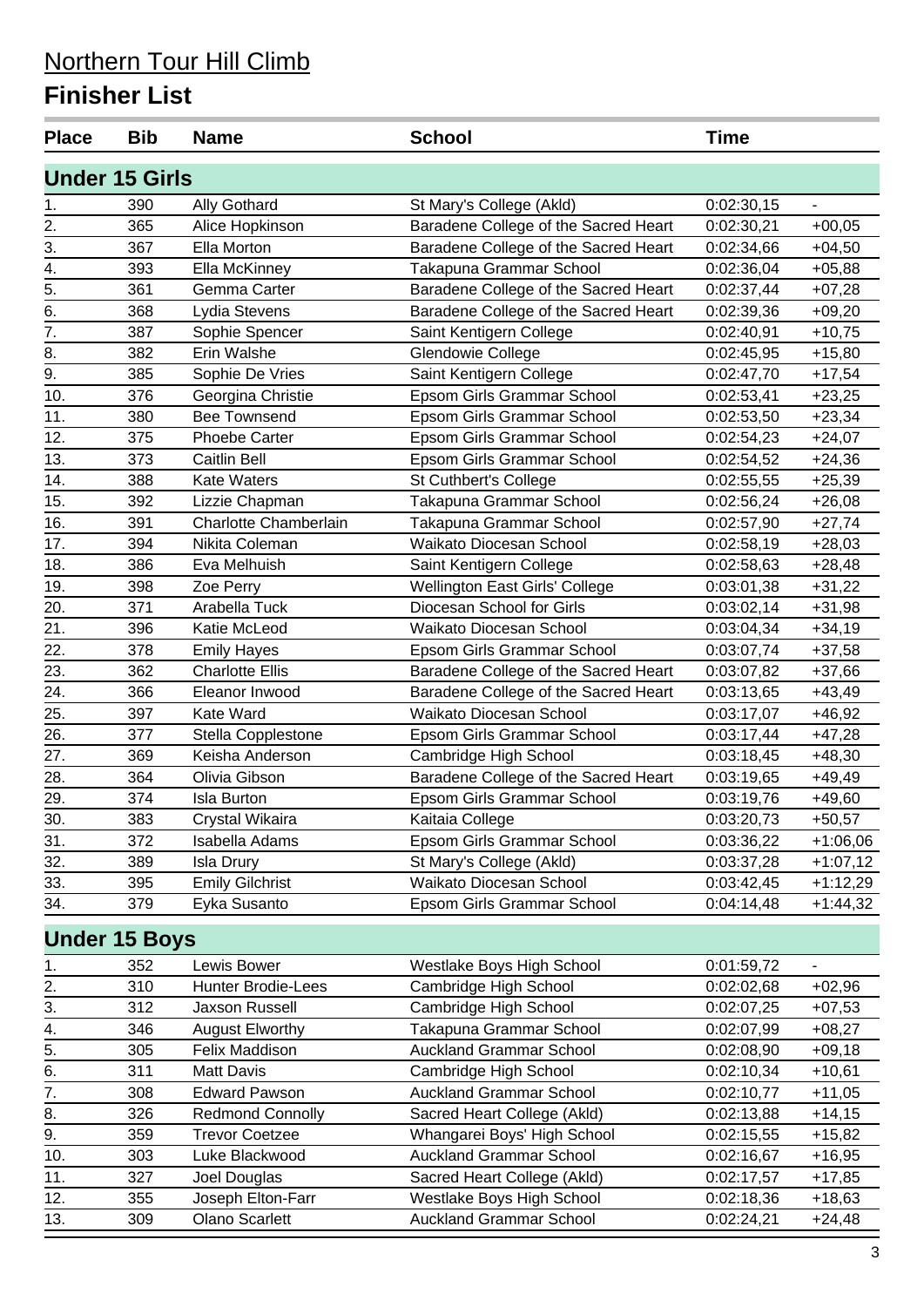| <b>Alex Skilton</b><br>14.<br>349<br>Takapuna Grammar School<br>0:02:24,55<br>$+24,82$<br><b>Ben MacSweeney</b><br>Selwyn College<br>15.<br>336<br>0:02:25,71<br>$+25,98$<br>16.<br>Archie Nightingale<br><b>Auckland Grammar School</b><br>307<br>0:02:28,50<br>$+28,78$<br>17.<br>350<br>Ryan Wood<br>Takapuna Grammar School<br>0:02:29,67<br>$+29,94$<br>18.<br>345<br>Lachlan Campbell<br>Takapuna Grammar School<br>0:02:29,72<br>$+30,00$<br>19.<br>313<br><b>Oliver Duncan</b><br>Hamilton Boys High School<br>0:02:30,11<br>$+30,39$<br>20.<br>Samuel Carter<br>340<br>St Peter's College (Akld)<br>0:02:31,65<br>$+31,92$<br>21.<br>316<br>Oli Fisher<br>$+32,36$<br>King's College<br>0:02:32,09<br>22.<br>342<br>James Mulholland<br>St Peter's College (Akld)<br>0:02:32,84<br>$+33,12$<br>23.<br><b>Thomas Murray</b><br><b>Auckland Grammar School</b><br>306<br>0:02:36,59<br>$+36,87$<br>24.<br>Jackson Harvey<br>Takapuna Grammar School<br>347<br>0:02:36,65<br>$+36,93$<br>25.<br>329<br><b>Hunter Donley</b><br>Saint Kentigern College<br>0:02:38,03<br>$+38,31$<br>26.<br>315<br>Kallum Mardon<br>Hamilton Boys High School<br>0:02:41,24<br>$+41,52$<br>27.<br><b>Auckland Grammar School</b><br>302<br>Jack Becker<br>0:02:41,33<br>$+41,60$<br>28.<br>338<br><b>Riley Wills</b><br>St Pauls Collegiate (Ham)<br>$+41,61$<br>0:02:41,33<br>29.<br>Westlake Boys High School<br>356<br>Jacob Lean<br>0:02:41,69<br>$+41,96$<br>30.<br>324<br>Rubin Whiteley<br>Macleans College<br>0:02:41,83<br>$+42,10$<br>31.<br>358<br><b>Thomas Clark</b><br>Saint Kentigern College<br>$+42,37$<br>0:02:42,09<br>$\overline{32}$ .<br>318<br>Sam Scott<br>King's College<br>0:02:43,42<br>$+43,69$<br>33.<br>344<br>St Peter's School (Cambridge)<br>Lewis Johnston<br>0:02:44,50<br>$+44,78$<br>34.<br>Joshua Sunkel<br>Selwyn College<br>337<br>0:02:44,95<br>$+45,23$<br>35.<br>320<br>Macleans College<br>0:02:44,99<br>$+45,27$<br>Joshua Hughes<br>36.<br>Westlake Boys High School<br>357<br>Jack Tiplady<br>0:02:45,39<br>$+45,66$<br>37.<br>Dima Liutenko<br>Palmerston North Boys High School<br>325<br>0:02:46,52<br>$+46,79$<br>38.<br>Hamilton Boys High School<br>314<br>Jared Mann<br>0:02:48,89<br>$+49,17$<br>39.<br>333<br>Nicholas Parkman<br>Saint Kentigern College<br>0:02:49,84<br>$+50,12$<br>40.<br>354<br>Dan Davis<br>Westlake Boys High School<br>0:02:50,54<br>$+50,82$<br>41.<br>335<br><b>Braden Jones</b><br>Selwyn College<br>0:02:51,80<br>$+52,08$<br>42.<br>322<br>Logan Marshall<br>$+54,43$<br>Macleans College<br>0:02:54,15<br>43.<br>339<br><b>Toby Baird</b><br>St Peter's College (Akld)<br>$+54,50$<br>0:02:54,22<br>44.<br>Levi Smyth<br>323<br>Macleans College<br>0:02:55,55<br>$+55,83$<br>334<br>Selwyn College<br>0:02:55,99<br>Jesse Coleman<br>$+56,26$<br>45.<br>46.<br>331<br>Ryan Gill<br>Saint Kentigern College<br>0:02:56,62<br>$+56,90$<br>Saint Kentigern College<br>330<br>Mitchell Frazer<br>47.<br>0:02:58,60<br>$+58,87$<br>48.<br>351<br>Westlake Boys High School<br>0:03:00,24<br>Ben Ayson<br>$+1:00,51$<br><b>William Dalziel</b><br><b>ACG Parnell College</b><br>49.<br>0:03:03,67<br>301<br>$+1:03,94$<br>50.<br>332<br>Saint Kentigern College<br>Joseph Kells<br>0:03:11,82<br>$+1:12,10$<br>51.<br>St Peter's College (Akld)<br>341<br>Michael Magness<br>0:03:22,45<br>$+1:22,73$<br>52.<br>319<br>Seth Adams<br>Macleans College<br>0:03:24,31<br>$+1:24,58$<br>53.<br><b>Auckland Grammar School</b><br>304<br><b>Charlie King</b><br>0:03:32,99<br>$+1:33,27$<br>54.<br><b>Gareth Lewis</b><br>Macleans College<br>321<br>0:03:37,83<br>$+1:38,10$<br>55.<br>317<br>Johnnie Parris<br>King's College<br>0:04:09,16<br>$+2:09,44$<br><b>Under 16 Girls</b><br>278<br>Lucy Buckeridge<br>Takapuna Grammar School<br>0:02:07,00<br>1.<br>2.<br><b>Prudence Fowler</b><br>Diocesan School for Girls<br>265<br>0:02:20,07<br>$+13,06$<br>3.<br>Emma Hannan<br>Saint Kentigern College<br>$+18,45$<br>273<br>0:02:25,46<br>Baradene College of the Sacred Heart<br>4.<br>259<br>Alexandra Galvin<br>0:02:27,74<br>$+20,73$<br>$\overline{5}$ .<br>255<br><b>Holly Bliss</b><br>Avondale College<br>0:02:27,92<br>$+20,91$<br>6.<br>Rangi Ruru Girls' School<br><b>Charlotte Spurway</b><br>272<br>0:02:28,28<br>$+21,27$<br>$\overline{7}$ .<br>Epsom Girls Grammar School<br>270<br>Queenie McElwee<br>0:02:29,29<br>$+22,28$ | <b>Place</b> | <b>Bib</b> | <b>Name</b> | <b>School</b> | <b>Time</b> |  |
|-----------------------------------------------------------------------------------------------------------------------------------------------------------------------------------------------------------------------------------------------------------------------------------------------------------------------------------------------------------------------------------------------------------------------------------------------------------------------------------------------------------------------------------------------------------------------------------------------------------------------------------------------------------------------------------------------------------------------------------------------------------------------------------------------------------------------------------------------------------------------------------------------------------------------------------------------------------------------------------------------------------------------------------------------------------------------------------------------------------------------------------------------------------------------------------------------------------------------------------------------------------------------------------------------------------------------------------------------------------------------------------------------------------------------------------------------------------------------------------------------------------------------------------------------------------------------------------------------------------------------------------------------------------------------------------------------------------------------------------------------------------------------------------------------------------------------------------------------------------------------------------------------------------------------------------------------------------------------------------------------------------------------------------------------------------------------------------------------------------------------------------------------------------------------------------------------------------------------------------------------------------------------------------------------------------------------------------------------------------------------------------------------------------------------------------------------------------------------------------------------------------------------------------------------------------------------------------------------------------------------------------------------------------------------------------------------------------------------------------------------------------------------------------------------------------------------------------------------------------------------------------------------------------------------------------------------------------------------------------------------------------------------------------------------------------------------------------------------------------------------------------------------------------------------------------------------------------------------------------------------------------------------------------------------------------------------------------------------------------------------------------------------------------------------------------------------------------------------------------------------------------------------------------------------------------------------------------------------------------------------------------------------------------------------------------------------------------------------------------------------------------------------------------------------------------------------------------------------------------------------------------------------------------------------------------------------------------------------------------------------------------------------------------------------------------------------------------------------------------------------------------------------------------------------------------------------------------------------------------------------------------------------------------------------------------------------------------------------------------------------------------------------------------------------|--------------|------------|-------------|---------------|-------------|--|
|                                                                                                                                                                                                                                                                                                                                                                                                                                                                                                                                                                                                                                                                                                                                                                                                                                                                                                                                                                                                                                                                                                                                                                                                                                                                                                                                                                                                                                                                                                                                                                                                                                                                                                                                                                                                                                                                                                                                                                                                                                                                                                                                                                                                                                                                                                                                                                                                                                                                                                                                                                                                                                                                                                                                                                                                                                                                                                                                                                                                                                                                                                                                                                                                                                                                                                                                                                                                                                                                                                                                                                                                                                                                                                                                                                                                                                                                                                                                                                                                                                                                                                                                                                                                                                                                                                                                                                                                                       |              |            |             |               |             |  |
|                                                                                                                                                                                                                                                                                                                                                                                                                                                                                                                                                                                                                                                                                                                                                                                                                                                                                                                                                                                                                                                                                                                                                                                                                                                                                                                                                                                                                                                                                                                                                                                                                                                                                                                                                                                                                                                                                                                                                                                                                                                                                                                                                                                                                                                                                                                                                                                                                                                                                                                                                                                                                                                                                                                                                                                                                                                                                                                                                                                                                                                                                                                                                                                                                                                                                                                                                                                                                                                                                                                                                                                                                                                                                                                                                                                                                                                                                                                                                                                                                                                                                                                                                                                                                                                                                                                                                                                                                       |              |            |             |               |             |  |
|                                                                                                                                                                                                                                                                                                                                                                                                                                                                                                                                                                                                                                                                                                                                                                                                                                                                                                                                                                                                                                                                                                                                                                                                                                                                                                                                                                                                                                                                                                                                                                                                                                                                                                                                                                                                                                                                                                                                                                                                                                                                                                                                                                                                                                                                                                                                                                                                                                                                                                                                                                                                                                                                                                                                                                                                                                                                                                                                                                                                                                                                                                                                                                                                                                                                                                                                                                                                                                                                                                                                                                                                                                                                                                                                                                                                                                                                                                                                                                                                                                                                                                                                                                                                                                                                                                                                                                                                                       |              |            |             |               |             |  |
|                                                                                                                                                                                                                                                                                                                                                                                                                                                                                                                                                                                                                                                                                                                                                                                                                                                                                                                                                                                                                                                                                                                                                                                                                                                                                                                                                                                                                                                                                                                                                                                                                                                                                                                                                                                                                                                                                                                                                                                                                                                                                                                                                                                                                                                                                                                                                                                                                                                                                                                                                                                                                                                                                                                                                                                                                                                                                                                                                                                                                                                                                                                                                                                                                                                                                                                                                                                                                                                                                                                                                                                                                                                                                                                                                                                                                                                                                                                                                                                                                                                                                                                                                                                                                                                                                                                                                                                                                       |              |            |             |               |             |  |
|                                                                                                                                                                                                                                                                                                                                                                                                                                                                                                                                                                                                                                                                                                                                                                                                                                                                                                                                                                                                                                                                                                                                                                                                                                                                                                                                                                                                                                                                                                                                                                                                                                                                                                                                                                                                                                                                                                                                                                                                                                                                                                                                                                                                                                                                                                                                                                                                                                                                                                                                                                                                                                                                                                                                                                                                                                                                                                                                                                                                                                                                                                                                                                                                                                                                                                                                                                                                                                                                                                                                                                                                                                                                                                                                                                                                                                                                                                                                                                                                                                                                                                                                                                                                                                                                                                                                                                                                                       |              |            |             |               |             |  |
|                                                                                                                                                                                                                                                                                                                                                                                                                                                                                                                                                                                                                                                                                                                                                                                                                                                                                                                                                                                                                                                                                                                                                                                                                                                                                                                                                                                                                                                                                                                                                                                                                                                                                                                                                                                                                                                                                                                                                                                                                                                                                                                                                                                                                                                                                                                                                                                                                                                                                                                                                                                                                                                                                                                                                                                                                                                                                                                                                                                                                                                                                                                                                                                                                                                                                                                                                                                                                                                                                                                                                                                                                                                                                                                                                                                                                                                                                                                                                                                                                                                                                                                                                                                                                                                                                                                                                                                                                       |              |            |             |               |             |  |
|                                                                                                                                                                                                                                                                                                                                                                                                                                                                                                                                                                                                                                                                                                                                                                                                                                                                                                                                                                                                                                                                                                                                                                                                                                                                                                                                                                                                                                                                                                                                                                                                                                                                                                                                                                                                                                                                                                                                                                                                                                                                                                                                                                                                                                                                                                                                                                                                                                                                                                                                                                                                                                                                                                                                                                                                                                                                                                                                                                                                                                                                                                                                                                                                                                                                                                                                                                                                                                                                                                                                                                                                                                                                                                                                                                                                                                                                                                                                                                                                                                                                                                                                                                                                                                                                                                                                                                                                                       |              |            |             |               |             |  |
|                                                                                                                                                                                                                                                                                                                                                                                                                                                                                                                                                                                                                                                                                                                                                                                                                                                                                                                                                                                                                                                                                                                                                                                                                                                                                                                                                                                                                                                                                                                                                                                                                                                                                                                                                                                                                                                                                                                                                                                                                                                                                                                                                                                                                                                                                                                                                                                                                                                                                                                                                                                                                                                                                                                                                                                                                                                                                                                                                                                                                                                                                                                                                                                                                                                                                                                                                                                                                                                                                                                                                                                                                                                                                                                                                                                                                                                                                                                                                                                                                                                                                                                                                                                                                                                                                                                                                                                                                       |              |            |             |               |             |  |
|                                                                                                                                                                                                                                                                                                                                                                                                                                                                                                                                                                                                                                                                                                                                                                                                                                                                                                                                                                                                                                                                                                                                                                                                                                                                                                                                                                                                                                                                                                                                                                                                                                                                                                                                                                                                                                                                                                                                                                                                                                                                                                                                                                                                                                                                                                                                                                                                                                                                                                                                                                                                                                                                                                                                                                                                                                                                                                                                                                                                                                                                                                                                                                                                                                                                                                                                                                                                                                                                                                                                                                                                                                                                                                                                                                                                                                                                                                                                                                                                                                                                                                                                                                                                                                                                                                                                                                                                                       |              |            |             |               |             |  |
|                                                                                                                                                                                                                                                                                                                                                                                                                                                                                                                                                                                                                                                                                                                                                                                                                                                                                                                                                                                                                                                                                                                                                                                                                                                                                                                                                                                                                                                                                                                                                                                                                                                                                                                                                                                                                                                                                                                                                                                                                                                                                                                                                                                                                                                                                                                                                                                                                                                                                                                                                                                                                                                                                                                                                                                                                                                                                                                                                                                                                                                                                                                                                                                                                                                                                                                                                                                                                                                                                                                                                                                                                                                                                                                                                                                                                                                                                                                                                                                                                                                                                                                                                                                                                                                                                                                                                                                                                       |              |            |             |               |             |  |
|                                                                                                                                                                                                                                                                                                                                                                                                                                                                                                                                                                                                                                                                                                                                                                                                                                                                                                                                                                                                                                                                                                                                                                                                                                                                                                                                                                                                                                                                                                                                                                                                                                                                                                                                                                                                                                                                                                                                                                                                                                                                                                                                                                                                                                                                                                                                                                                                                                                                                                                                                                                                                                                                                                                                                                                                                                                                                                                                                                                                                                                                                                                                                                                                                                                                                                                                                                                                                                                                                                                                                                                                                                                                                                                                                                                                                                                                                                                                                                                                                                                                                                                                                                                                                                                                                                                                                                                                                       |              |            |             |               |             |  |
|                                                                                                                                                                                                                                                                                                                                                                                                                                                                                                                                                                                                                                                                                                                                                                                                                                                                                                                                                                                                                                                                                                                                                                                                                                                                                                                                                                                                                                                                                                                                                                                                                                                                                                                                                                                                                                                                                                                                                                                                                                                                                                                                                                                                                                                                                                                                                                                                                                                                                                                                                                                                                                                                                                                                                                                                                                                                                                                                                                                                                                                                                                                                                                                                                                                                                                                                                                                                                                                                                                                                                                                                                                                                                                                                                                                                                                                                                                                                                                                                                                                                                                                                                                                                                                                                                                                                                                                                                       |              |            |             |               |             |  |
|                                                                                                                                                                                                                                                                                                                                                                                                                                                                                                                                                                                                                                                                                                                                                                                                                                                                                                                                                                                                                                                                                                                                                                                                                                                                                                                                                                                                                                                                                                                                                                                                                                                                                                                                                                                                                                                                                                                                                                                                                                                                                                                                                                                                                                                                                                                                                                                                                                                                                                                                                                                                                                                                                                                                                                                                                                                                                                                                                                                                                                                                                                                                                                                                                                                                                                                                                                                                                                                                                                                                                                                                                                                                                                                                                                                                                                                                                                                                                                                                                                                                                                                                                                                                                                                                                                                                                                                                                       |              |            |             |               |             |  |
|                                                                                                                                                                                                                                                                                                                                                                                                                                                                                                                                                                                                                                                                                                                                                                                                                                                                                                                                                                                                                                                                                                                                                                                                                                                                                                                                                                                                                                                                                                                                                                                                                                                                                                                                                                                                                                                                                                                                                                                                                                                                                                                                                                                                                                                                                                                                                                                                                                                                                                                                                                                                                                                                                                                                                                                                                                                                                                                                                                                                                                                                                                                                                                                                                                                                                                                                                                                                                                                                                                                                                                                                                                                                                                                                                                                                                                                                                                                                                                                                                                                                                                                                                                                                                                                                                                                                                                                                                       |              |            |             |               |             |  |
|                                                                                                                                                                                                                                                                                                                                                                                                                                                                                                                                                                                                                                                                                                                                                                                                                                                                                                                                                                                                                                                                                                                                                                                                                                                                                                                                                                                                                                                                                                                                                                                                                                                                                                                                                                                                                                                                                                                                                                                                                                                                                                                                                                                                                                                                                                                                                                                                                                                                                                                                                                                                                                                                                                                                                                                                                                                                                                                                                                                                                                                                                                                                                                                                                                                                                                                                                                                                                                                                                                                                                                                                                                                                                                                                                                                                                                                                                                                                                                                                                                                                                                                                                                                                                                                                                                                                                                                                                       |              |            |             |               |             |  |
|                                                                                                                                                                                                                                                                                                                                                                                                                                                                                                                                                                                                                                                                                                                                                                                                                                                                                                                                                                                                                                                                                                                                                                                                                                                                                                                                                                                                                                                                                                                                                                                                                                                                                                                                                                                                                                                                                                                                                                                                                                                                                                                                                                                                                                                                                                                                                                                                                                                                                                                                                                                                                                                                                                                                                                                                                                                                                                                                                                                                                                                                                                                                                                                                                                                                                                                                                                                                                                                                                                                                                                                                                                                                                                                                                                                                                                                                                                                                                                                                                                                                                                                                                                                                                                                                                                                                                                                                                       |              |            |             |               |             |  |
|                                                                                                                                                                                                                                                                                                                                                                                                                                                                                                                                                                                                                                                                                                                                                                                                                                                                                                                                                                                                                                                                                                                                                                                                                                                                                                                                                                                                                                                                                                                                                                                                                                                                                                                                                                                                                                                                                                                                                                                                                                                                                                                                                                                                                                                                                                                                                                                                                                                                                                                                                                                                                                                                                                                                                                                                                                                                                                                                                                                                                                                                                                                                                                                                                                                                                                                                                                                                                                                                                                                                                                                                                                                                                                                                                                                                                                                                                                                                                                                                                                                                                                                                                                                                                                                                                                                                                                                                                       |              |            |             |               |             |  |
|                                                                                                                                                                                                                                                                                                                                                                                                                                                                                                                                                                                                                                                                                                                                                                                                                                                                                                                                                                                                                                                                                                                                                                                                                                                                                                                                                                                                                                                                                                                                                                                                                                                                                                                                                                                                                                                                                                                                                                                                                                                                                                                                                                                                                                                                                                                                                                                                                                                                                                                                                                                                                                                                                                                                                                                                                                                                                                                                                                                                                                                                                                                                                                                                                                                                                                                                                                                                                                                                                                                                                                                                                                                                                                                                                                                                                                                                                                                                                                                                                                                                                                                                                                                                                                                                                                                                                                                                                       |              |            |             |               |             |  |
|                                                                                                                                                                                                                                                                                                                                                                                                                                                                                                                                                                                                                                                                                                                                                                                                                                                                                                                                                                                                                                                                                                                                                                                                                                                                                                                                                                                                                                                                                                                                                                                                                                                                                                                                                                                                                                                                                                                                                                                                                                                                                                                                                                                                                                                                                                                                                                                                                                                                                                                                                                                                                                                                                                                                                                                                                                                                                                                                                                                                                                                                                                                                                                                                                                                                                                                                                                                                                                                                                                                                                                                                                                                                                                                                                                                                                                                                                                                                                                                                                                                                                                                                                                                                                                                                                                                                                                                                                       |              |            |             |               |             |  |
|                                                                                                                                                                                                                                                                                                                                                                                                                                                                                                                                                                                                                                                                                                                                                                                                                                                                                                                                                                                                                                                                                                                                                                                                                                                                                                                                                                                                                                                                                                                                                                                                                                                                                                                                                                                                                                                                                                                                                                                                                                                                                                                                                                                                                                                                                                                                                                                                                                                                                                                                                                                                                                                                                                                                                                                                                                                                                                                                                                                                                                                                                                                                                                                                                                                                                                                                                                                                                                                                                                                                                                                                                                                                                                                                                                                                                                                                                                                                                                                                                                                                                                                                                                                                                                                                                                                                                                                                                       |              |            |             |               |             |  |
|                                                                                                                                                                                                                                                                                                                                                                                                                                                                                                                                                                                                                                                                                                                                                                                                                                                                                                                                                                                                                                                                                                                                                                                                                                                                                                                                                                                                                                                                                                                                                                                                                                                                                                                                                                                                                                                                                                                                                                                                                                                                                                                                                                                                                                                                                                                                                                                                                                                                                                                                                                                                                                                                                                                                                                                                                                                                                                                                                                                                                                                                                                                                                                                                                                                                                                                                                                                                                                                                                                                                                                                                                                                                                                                                                                                                                                                                                                                                                                                                                                                                                                                                                                                                                                                                                                                                                                                                                       |              |            |             |               |             |  |
|                                                                                                                                                                                                                                                                                                                                                                                                                                                                                                                                                                                                                                                                                                                                                                                                                                                                                                                                                                                                                                                                                                                                                                                                                                                                                                                                                                                                                                                                                                                                                                                                                                                                                                                                                                                                                                                                                                                                                                                                                                                                                                                                                                                                                                                                                                                                                                                                                                                                                                                                                                                                                                                                                                                                                                                                                                                                                                                                                                                                                                                                                                                                                                                                                                                                                                                                                                                                                                                                                                                                                                                                                                                                                                                                                                                                                                                                                                                                                                                                                                                                                                                                                                                                                                                                                                                                                                                                                       |              |            |             |               |             |  |
|                                                                                                                                                                                                                                                                                                                                                                                                                                                                                                                                                                                                                                                                                                                                                                                                                                                                                                                                                                                                                                                                                                                                                                                                                                                                                                                                                                                                                                                                                                                                                                                                                                                                                                                                                                                                                                                                                                                                                                                                                                                                                                                                                                                                                                                                                                                                                                                                                                                                                                                                                                                                                                                                                                                                                                                                                                                                                                                                                                                                                                                                                                                                                                                                                                                                                                                                                                                                                                                                                                                                                                                                                                                                                                                                                                                                                                                                                                                                                                                                                                                                                                                                                                                                                                                                                                                                                                                                                       |              |            |             |               |             |  |
|                                                                                                                                                                                                                                                                                                                                                                                                                                                                                                                                                                                                                                                                                                                                                                                                                                                                                                                                                                                                                                                                                                                                                                                                                                                                                                                                                                                                                                                                                                                                                                                                                                                                                                                                                                                                                                                                                                                                                                                                                                                                                                                                                                                                                                                                                                                                                                                                                                                                                                                                                                                                                                                                                                                                                                                                                                                                                                                                                                                                                                                                                                                                                                                                                                                                                                                                                                                                                                                                                                                                                                                                                                                                                                                                                                                                                                                                                                                                                                                                                                                                                                                                                                                                                                                                                                                                                                                                                       |              |            |             |               |             |  |
|                                                                                                                                                                                                                                                                                                                                                                                                                                                                                                                                                                                                                                                                                                                                                                                                                                                                                                                                                                                                                                                                                                                                                                                                                                                                                                                                                                                                                                                                                                                                                                                                                                                                                                                                                                                                                                                                                                                                                                                                                                                                                                                                                                                                                                                                                                                                                                                                                                                                                                                                                                                                                                                                                                                                                                                                                                                                                                                                                                                                                                                                                                                                                                                                                                                                                                                                                                                                                                                                                                                                                                                                                                                                                                                                                                                                                                                                                                                                                                                                                                                                                                                                                                                                                                                                                                                                                                                                                       |              |            |             |               |             |  |
|                                                                                                                                                                                                                                                                                                                                                                                                                                                                                                                                                                                                                                                                                                                                                                                                                                                                                                                                                                                                                                                                                                                                                                                                                                                                                                                                                                                                                                                                                                                                                                                                                                                                                                                                                                                                                                                                                                                                                                                                                                                                                                                                                                                                                                                                                                                                                                                                                                                                                                                                                                                                                                                                                                                                                                                                                                                                                                                                                                                                                                                                                                                                                                                                                                                                                                                                                                                                                                                                                                                                                                                                                                                                                                                                                                                                                                                                                                                                                                                                                                                                                                                                                                                                                                                                                                                                                                                                                       |              |            |             |               |             |  |
|                                                                                                                                                                                                                                                                                                                                                                                                                                                                                                                                                                                                                                                                                                                                                                                                                                                                                                                                                                                                                                                                                                                                                                                                                                                                                                                                                                                                                                                                                                                                                                                                                                                                                                                                                                                                                                                                                                                                                                                                                                                                                                                                                                                                                                                                                                                                                                                                                                                                                                                                                                                                                                                                                                                                                                                                                                                                                                                                                                                                                                                                                                                                                                                                                                                                                                                                                                                                                                                                                                                                                                                                                                                                                                                                                                                                                                                                                                                                                                                                                                                                                                                                                                                                                                                                                                                                                                                                                       |              |            |             |               |             |  |
|                                                                                                                                                                                                                                                                                                                                                                                                                                                                                                                                                                                                                                                                                                                                                                                                                                                                                                                                                                                                                                                                                                                                                                                                                                                                                                                                                                                                                                                                                                                                                                                                                                                                                                                                                                                                                                                                                                                                                                                                                                                                                                                                                                                                                                                                                                                                                                                                                                                                                                                                                                                                                                                                                                                                                                                                                                                                                                                                                                                                                                                                                                                                                                                                                                                                                                                                                                                                                                                                                                                                                                                                                                                                                                                                                                                                                                                                                                                                                                                                                                                                                                                                                                                                                                                                                                                                                                                                                       |              |            |             |               |             |  |
|                                                                                                                                                                                                                                                                                                                                                                                                                                                                                                                                                                                                                                                                                                                                                                                                                                                                                                                                                                                                                                                                                                                                                                                                                                                                                                                                                                                                                                                                                                                                                                                                                                                                                                                                                                                                                                                                                                                                                                                                                                                                                                                                                                                                                                                                                                                                                                                                                                                                                                                                                                                                                                                                                                                                                                                                                                                                                                                                                                                                                                                                                                                                                                                                                                                                                                                                                                                                                                                                                                                                                                                                                                                                                                                                                                                                                                                                                                                                                                                                                                                                                                                                                                                                                                                                                                                                                                                                                       |              |            |             |               |             |  |
|                                                                                                                                                                                                                                                                                                                                                                                                                                                                                                                                                                                                                                                                                                                                                                                                                                                                                                                                                                                                                                                                                                                                                                                                                                                                                                                                                                                                                                                                                                                                                                                                                                                                                                                                                                                                                                                                                                                                                                                                                                                                                                                                                                                                                                                                                                                                                                                                                                                                                                                                                                                                                                                                                                                                                                                                                                                                                                                                                                                                                                                                                                                                                                                                                                                                                                                                                                                                                                                                                                                                                                                                                                                                                                                                                                                                                                                                                                                                                                                                                                                                                                                                                                                                                                                                                                                                                                                                                       |              |            |             |               |             |  |
|                                                                                                                                                                                                                                                                                                                                                                                                                                                                                                                                                                                                                                                                                                                                                                                                                                                                                                                                                                                                                                                                                                                                                                                                                                                                                                                                                                                                                                                                                                                                                                                                                                                                                                                                                                                                                                                                                                                                                                                                                                                                                                                                                                                                                                                                                                                                                                                                                                                                                                                                                                                                                                                                                                                                                                                                                                                                                                                                                                                                                                                                                                                                                                                                                                                                                                                                                                                                                                                                                                                                                                                                                                                                                                                                                                                                                                                                                                                                                                                                                                                                                                                                                                                                                                                                                                                                                                                                                       |              |            |             |               |             |  |
|                                                                                                                                                                                                                                                                                                                                                                                                                                                                                                                                                                                                                                                                                                                                                                                                                                                                                                                                                                                                                                                                                                                                                                                                                                                                                                                                                                                                                                                                                                                                                                                                                                                                                                                                                                                                                                                                                                                                                                                                                                                                                                                                                                                                                                                                                                                                                                                                                                                                                                                                                                                                                                                                                                                                                                                                                                                                                                                                                                                                                                                                                                                                                                                                                                                                                                                                                                                                                                                                                                                                                                                                                                                                                                                                                                                                                                                                                                                                                                                                                                                                                                                                                                                                                                                                                                                                                                                                                       |              |            |             |               |             |  |
|                                                                                                                                                                                                                                                                                                                                                                                                                                                                                                                                                                                                                                                                                                                                                                                                                                                                                                                                                                                                                                                                                                                                                                                                                                                                                                                                                                                                                                                                                                                                                                                                                                                                                                                                                                                                                                                                                                                                                                                                                                                                                                                                                                                                                                                                                                                                                                                                                                                                                                                                                                                                                                                                                                                                                                                                                                                                                                                                                                                                                                                                                                                                                                                                                                                                                                                                                                                                                                                                                                                                                                                                                                                                                                                                                                                                                                                                                                                                                                                                                                                                                                                                                                                                                                                                                                                                                                                                                       |              |            |             |               |             |  |
|                                                                                                                                                                                                                                                                                                                                                                                                                                                                                                                                                                                                                                                                                                                                                                                                                                                                                                                                                                                                                                                                                                                                                                                                                                                                                                                                                                                                                                                                                                                                                                                                                                                                                                                                                                                                                                                                                                                                                                                                                                                                                                                                                                                                                                                                                                                                                                                                                                                                                                                                                                                                                                                                                                                                                                                                                                                                                                                                                                                                                                                                                                                                                                                                                                                                                                                                                                                                                                                                                                                                                                                                                                                                                                                                                                                                                                                                                                                                                                                                                                                                                                                                                                                                                                                                                                                                                                                                                       |              |            |             |               |             |  |
|                                                                                                                                                                                                                                                                                                                                                                                                                                                                                                                                                                                                                                                                                                                                                                                                                                                                                                                                                                                                                                                                                                                                                                                                                                                                                                                                                                                                                                                                                                                                                                                                                                                                                                                                                                                                                                                                                                                                                                                                                                                                                                                                                                                                                                                                                                                                                                                                                                                                                                                                                                                                                                                                                                                                                                                                                                                                                                                                                                                                                                                                                                                                                                                                                                                                                                                                                                                                                                                                                                                                                                                                                                                                                                                                                                                                                                                                                                                                                                                                                                                                                                                                                                                                                                                                                                                                                                                                                       |              |            |             |               |             |  |
|                                                                                                                                                                                                                                                                                                                                                                                                                                                                                                                                                                                                                                                                                                                                                                                                                                                                                                                                                                                                                                                                                                                                                                                                                                                                                                                                                                                                                                                                                                                                                                                                                                                                                                                                                                                                                                                                                                                                                                                                                                                                                                                                                                                                                                                                                                                                                                                                                                                                                                                                                                                                                                                                                                                                                                                                                                                                                                                                                                                                                                                                                                                                                                                                                                                                                                                                                                                                                                                                                                                                                                                                                                                                                                                                                                                                                                                                                                                                                                                                                                                                                                                                                                                                                                                                                                                                                                                                                       |              |            |             |               |             |  |
|                                                                                                                                                                                                                                                                                                                                                                                                                                                                                                                                                                                                                                                                                                                                                                                                                                                                                                                                                                                                                                                                                                                                                                                                                                                                                                                                                                                                                                                                                                                                                                                                                                                                                                                                                                                                                                                                                                                                                                                                                                                                                                                                                                                                                                                                                                                                                                                                                                                                                                                                                                                                                                                                                                                                                                                                                                                                                                                                                                                                                                                                                                                                                                                                                                                                                                                                                                                                                                                                                                                                                                                                                                                                                                                                                                                                                                                                                                                                                                                                                                                                                                                                                                                                                                                                                                                                                                                                                       |              |            |             |               |             |  |
|                                                                                                                                                                                                                                                                                                                                                                                                                                                                                                                                                                                                                                                                                                                                                                                                                                                                                                                                                                                                                                                                                                                                                                                                                                                                                                                                                                                                                                                                                                                                                                                                                                                                                                                                                                                                                                                                                                                                                                                                                                                                                                                                                                                                                                                                                                                                                                                                                                                                                                                                                                                                                                                                                                                                                                                                                                                                                                                                                                                                                                                                                                                                                                                                                                                                                                                                                                                                                                                                                                                                                                                                                                                                                                                                                                                                                                                                                                                                                                                                                                                                                                                                                                                                                                                                                                                                                                                                                       |              |            |             |               |             |  |
|                                                                                                                                                                                                                                                                                                                                                                                                                                                                                                                                                                                                                                                                                                                                                                                                                                                                                                                                                                                                                                                                                                                                                                                                                                                                                                                                                                                                                                                                                                                                                                                                                                                                                                                                                                                                                                                                                                                                                                                                                                                                                                                                                                                                                                                                                                                                                                                                                                                                                                                                                                                                                                                                                                                                                                                                                                                                                                                                                                                                                                                                                                                                                                                                                                                                                                                                                                                                                                                                                                                                                                                                                                                                                                                                                                                                                                                                                                                                                                                                                                                                                                                                                                                                                                                                                                                                                                                                                       |              |            |             |               |             |  |
|                                                                                                                                                                                                                                                                                                                                                                                                                                                                                                                                                                                                                                                                                                                                                                                                                                                                                                                                                                                                                                                                                                                                                                                                                                                                                                                                                                                                                                                                                                                                                                                                                                                                                                                                                                                                                                                                                                                                                                                                                                                                                                                                                                                                                                                                                                                                                                                                                                                                                                                                                                                                                                                                                                                                                                                                                                                                                                                                                                                                                                                                                                                                                                                                                                                                                                                                                                                                                                                                                                                                                                                                                                                                                                                                                                                                                                                                                                                                                                                                                                                                                                                                                                                                                                                                                                                                                                                                                       |              |            |             |               |             |  |
|                                                                                                                                                                                                                                                                                                                                                                                                                                                                                                                                                                                                                                                                                                                                                                                                                                                                                                                                                                                                                                                                                                                                                                                                                                                                                                                                                                                                                                                                                                                                                                                                                                                                                                                                                                                                                                                                                                                                                                                                                                                                                                                                                                                                                                                                                                                                                                                                                                                                                                                                                                                                                                                                                                                                                                                                                                                                                                                                                                                                                                                                                                                                                                                                                                                                                                                                                                                                                                                                                                                                                                                                                                                                                                                                                                                                                                                                                                                                                                                                                                                                                                                                                                                                                                                                                                                                                                                                                       |              |            |             |               |             |  |
|                                                                                                                                                                                                                                                                                                                                                                                                                                                                                                                                                                                                                                                                                                                                                                                                                                                                                                                                                                                                                                                                                                                                                                                                                                                                                                                                                                                                                                                                                                                                                                                                                                                                                                                                                                                                                                                                                                                                                                                                                                                                                                                                                                                                                                                                                                                                                                                                                                                                                                                                                                                                                                                                                                                                                                                                                                                                                                                                                                                                                                                                                                                                                                                                                                                                                                                                                                                                                                                                                                                                                                                                                                                                                                                                                                                                                                                                                                                                                                                                                                                                                                                                                                                                                                                                                                                                                                                                                       |              |            |             |               |             |  |
|                                                                                                                                                                                                                                                                                                                                                                                                                                                                                                                                                                                                                                                                                                                                                                                                                                                                                                                                                                                                                                                                                                                                                                                                                                                                                                                                                                                                                                                                                                                                                                                                                                                                                                                                                                                                                                                                                                                                                                                                                                                                                                                                                                                                                                                                                                                                                                                                                                                                                                                                                                                                                                                                                                                                                                                                                                                                                                                                                                                                                                                                                                                                                                                                                                                                                                                                                                                                                                                                                                                                                                                                                                                                                                                                                                                                                                                                                                                                                                                                                                                                                                                                                                                                                                                                                                                                                                                                                       |              |            |             |               |             |  |
|                                                                                                                                                                                                                                                                                                                                                                                                                                                                                                                                                                                                                                                                                                                                                                                                                                                                                                                                                                                                                                                                                                                                                                                                                                                                                                                                                                                                                                                                                                                                                                                                                                                                                                                                                                                                                                                                                                                                                                                                                                                                                                                                                                                                                                                                                                                                                                                                                                                                                                                                                                                                                                                                                                                                                                                                                                                                                                                                                                                                                                                                                                                                                                                                                                                                                                                                                                                                                                                                                                                                                                                                                                                                                                                                                                                                                                                                                                                                                                                                                                                                                                                                                                                                                                                                                                                                                                                                                       |              |            |             |               |             |  |
|                                                                                                                                                                                                                                                                                                                                                                                                                                                                                                                                                                                                                                                                                                                                                                                                                                                                                                                                                                                                                                                                                                                                                                                                                                                                                                                                                                                                                                                                                                                                                                                                                                                                                                                                                                                                                                                                                                                                                                                                                                                                                                                                                                                                                                                                                                                                                                                                                                                                                                                                                                                                                                                                                                                                                                                                                                                                                                                                                                                                                                                                                                                                                                                                                                                                                                                                                                                                                                                                                                                                                                                                                                                                                                                                                                                                                                                                                                                                                                                                                                                                                                                                                                                                                                                                                                                                                                                                                       |              |            |             |               |             |  |
|                                                                                                                                                                                                                                                                                                                                                                                                                                                                                                                                                                                                                                                                                                                                                                                                                                                                                                                                                                                                                                                                                                                                                                                                                                                                                                                                                                                                                                                                                                                                                                                                                                                                                                                                                                                                                                                                                                                                                                                                                                                                                                                                                                                                                                                                                                                                                                                                                                                                                                                                                                                                                                                                                                                                                                                                                                                                                                                                                                                                                                                                                                                                                                                                                                                                                                                                                                                                                                                                                                                                                                                                                                                                                                                                                                                                                                                                                                                                                                                                                                                                                                                                                                                                                                                                                                                                                                                                                       |              |            |             |               |             |  |
|                                                                                                                                                                                                                                                                                                                                                                                                                                                                                                                                                                                                                                                                                                                                                                                                                                                                                                                                                                                                                                                                                                                                                                                                                                                                                                                                                                                                                                                                                                                                                                                                                                                                                                                                                                                                                                                                                                                                                                                                                                                                                                                                                                                                                                                                                                                                                                                                                                                                                                                                                                                                                                                                                                                                                                                                                                                                                                                                                                                                                                                                                                                                                                                                                                                                                                                                                                                                                                                                                                                                                                                                                                                                                                                                                                                                                                                                                                                                                                                                                                                                                                                                                                                                                                                                                                                                                                                                                       |              |            |             |               |             |  |
|                                                                                                                                                                                                                                                                                                                                                                                                                                                                                                                                                                                                                                                                                                                                                                                                                                                                                                                                                                                                                                                                                                                                                                                                                                                                                                                                                                                                                                                                                                                                                                                                                                                                                                                                                                                                                                                                                                                                                                                                                                                                                                                                                                                                                                                                                                                                                                                                                                                                                                                                                                                                                                                                                                                                                                                                                                                                                                                                                                                                                                                                                                                                                                                                                                                                                                                                                                                                                                                                                                                                                                                                                                                                                                                                                                                                                                                                                                                                                                                                                                                                                                                                                                                                                                                                                                                                                                                                                       |              |            |             |               |             |  |
|                                                                                                                                                                                                                                                                                                                                                                                                                                                                                                                                                                                                                                                                                                                                                                                                                                                                                                                                                                                                                                                                                                                                                                                                                                                                                                                                                                                                                                                                                                                                                                                                                                                                                                                                                                                                                                                                                                                                                                                                                                                                                                                                                                                                                                                                                                                                                                                                                                                                                                                                                                                                                                                                                                                                                                                                                                                                                                                                                                                                                                                                                                                                                                                                                                                                                                                                                                                                                                                                                                                                                                                                                                                                                                                                                                                                                                                                                                                                                                                                                                                                                                                                                                                                                                                                                                                                                                                                                       |              |            |             |               |             |  |
|                                                                                                                                                                                                                                                                                                                                                                                                                                                                                                                                                                                                                                                                                                                                                                                                                                                                                                                                                                                                                                                                                                                                                                                                                                                                                                                                                                                                                                                                                                                                                                                                                                                                                                                                                                                                                                                                                                                                                                                                                                                                                                                                                                                                                                                                                                                                                                                                                                                                                                                                                                                                                                                                                                                                                                                                                                                                                                                                                                                                                                                                                                                                                                                                                                                                                                                                                                                                                                                                                                                                                                                                                                                                                                                                                                                                                                                                                                                                                                                                                                                                                                                                                                                                                                                                                                                                                                                                                       |              |            |             |               |             |  |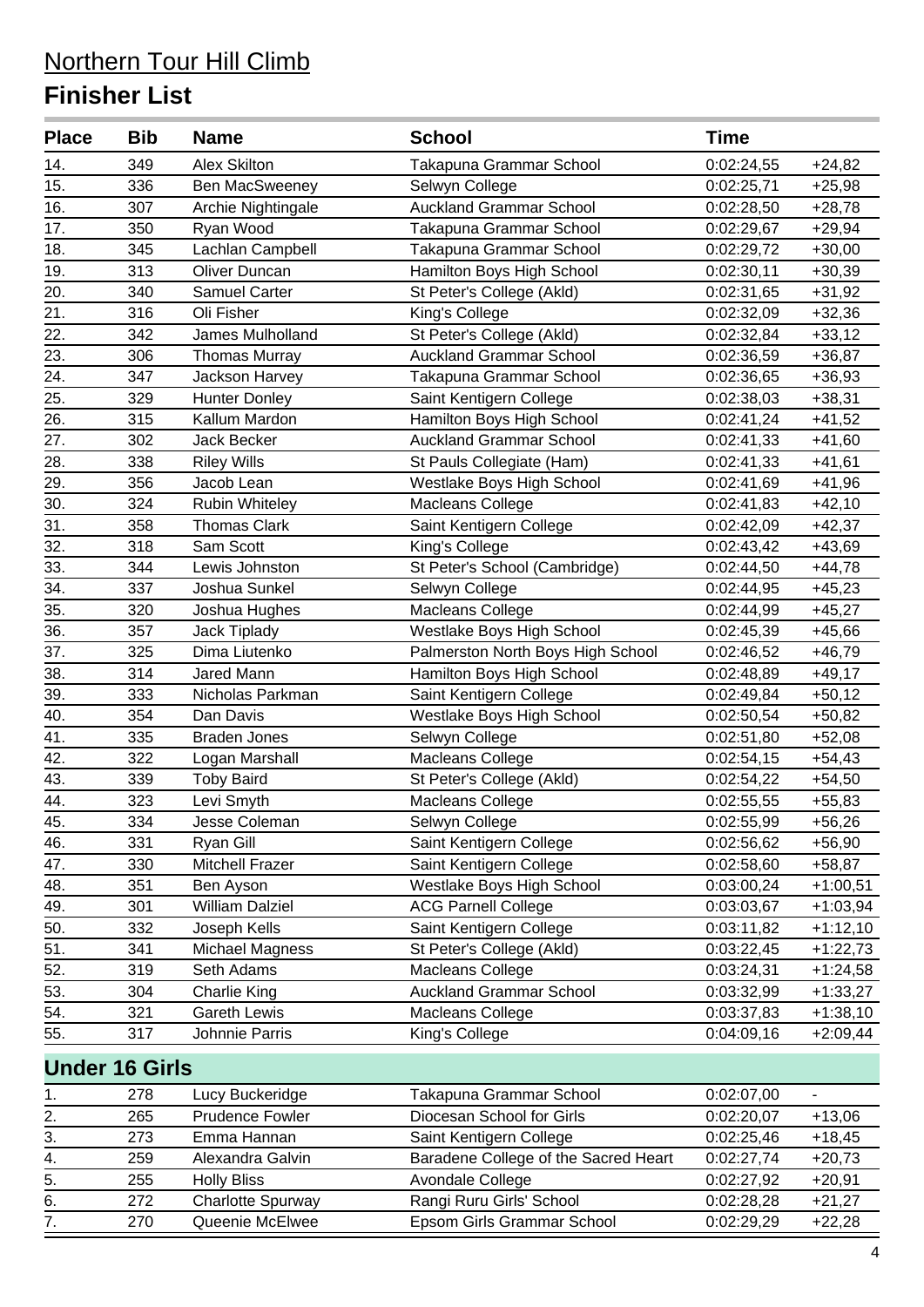| <b>Place</b>         | <b>Bib</b> | <b>Name</b>               | <b>School</b>                        | <b>Time</b> |            |
|----------------------|------------|---------------------------|--------------------------------------|-------------|------------|
| 8.                   | 276        | Sacha McLeod              | Saint Kentigern College              | 0:02:32,37  | $+25,36$   |
| 9.                   | 266        | Georgia Hair              | Diocesan School for Girls            | 0:02:33,61  | $+26,61$   |
| 10.                  | 279        | <b>Erin Cutts</b>         | Takapuna Grammar School              | 0:02:35,89  | $+28,88$   |
| 11.                  | 261        | <b>Christie McCahill</b>  | Baradene College of the Sacred Heart | 0:02:38,66  | $+31,65$   |
| 12.                  | 269        | Lily Brinsdon             | Epsom Girls Grammar School           | 0:02:39,07  | $+32,06$   |
| 13.                  | 257        | Jorja Clouth              | Baradene College of the Sacred Heart | 0:02:45,33  | $+38,32$   |
| 14.                  | 267        | Kate Shanley              | Diocesan School for Girls            | 0:02:47,18  | $+40,17$   |
| 15.                  | 281        | <b>Charlotte Lochhead</b> | Takapuna Grammar School              | 0:02:47,91  | $+40,90$   |
| 16.                  | 262        | <b>Annabel Preece</b>     | Baradene College of the Sacred Heart | 0:02:52,76  | $+45,75$   |
| 17.                  | 260        | Georgia Holland           | Baradene College of the Sacred Heart | 0:02:53,95  | $+46,94$   |
| 18.                  | 274        | Zara Jancys               | Saint Kentigern College              | 0:02:58,56  | $+51,55$   |
| 19.                  | 256        | Aimee Blackmore           | Baradene College of the Sacred Heart | 0:03:03,19  | $+56,18$   |
| 20.                  | 280        | Elizabeth Dooley          | Takapuna Grammar School              | 0:03:05,41  | $+58,40$   |
| 21.                  | 271        | Venetia Wilson            | Mt Albert Grammar School             | 0:03:07,78  | $+1:00,77$ |
| 22.                  | 258        | <b>Mackenzie Courtney</b> | Baradene College of the Sacred Heart | 0:03:09,16  | $+1:02,15$ |
| 23.                  | 264        | Emma Blackwood            | Diocesan School for Girls            | 0:03:11,14  | $+1:04,13$ |
| 24.                  | 275        | Nika Martinez Azaro       | Saint Kentigern College              | 0:03:24,88  | $+1:17,87$ |
| 25.                  | 251        | Piper Chapman             | <b>ACG Parnell College</b>           | 0:03:25,38  | $+1:18,37$ |
| 26.                  | 282        | Olivia Gordan             | Waikato Diocesan School              | 0:03:39,86  | $+1:32,85$ |
| 27.                  | 263        | Zara Stankovich           | Baradene College of the Sacred Heart | 0:03:58,40  | $+1:51,39$ |
| 28.                  | 254        | Josie Modgill             | <b>ACG Parnell College</b>           | 0:04:15,06  | $+2:08,05$ |
| 29.                  | 252        | Rose Dryden               | <b>ACG Parnell College</b>           | 0:04:29,50  | $+2:22,50$ |
| <b>Under 16 Boys</b> |            |                           |                                      |             |            |
| 1.                   | 208        | <b>Tom Waters</b>         | <b>Auckland Grammar School</b>       | 0:01:51,40  |            |
| 2.                   | 201        | Dan Barclay               | <b>Auckland Grammar School</b>       | 0:01:51,61  | $+00,20$   |
| 3.                   | 233        | <b>Jack Carswell</b>      | St Peter's School (Cambridge)        | 0:01:54,14  | $+02,73$   |
| 4.                   | 209        | Carlo Worrall             | <b>Auckland Grammar School</b>       | 0:01:57,53  | $+06,12$   |
| 5.                   | 207        | Jacob Rackham             | <b>Auckland Grammar School</b>       | 0:02:03,25  | $+11,84$   |
| 6.                   | 241        | Ben Raven                 | Taupo Nui-a-tia College              | 0:02:04,81  | $+13,41$   |
| 7.                   | 240        | Alex Brackenbury          | Taupo Nui-a-tia College              | 0:02:05,67  | $+14,26$   |
| 8.                   | 203        | Cody Dalton               | <b>Auckland Grammar School</b>       | 0:02:06,88  | $+15,48$   |
| 9.                   | 224        | Jacob Spring              | Saint Kentigern College              | 0:02:07,11  | $+15,70$   |
| 10.                  | 226        | Nicholas Wales            | Saint Kentigern College              | 0:02:08,05  | $+16,64$   |
| 11.                  | 206        | <b>Thomas Mullins</b>     | <b>Auckland Grammar School</b>       | 0:02:11,50  | $+20,09$   |
| 12.                  | 216        | <b>Bailey Moran</b>       | Macleans College                     | 0:02:11,78  | $+20,37$   |
| 13.                  | 202        | <b>Cody Boness</b>        | <b>Auckland Grammar School</b>       | 0:02:11,87  | $+20,46$   |
| 14.                  | 222        | <b>Ben Connell</b>        | Saint Kentigern College              | 0:02:13,39  | $+21,98$   |
| 15.                  | 205        | Kosta Koutsos             | <b>Auckland Grammar School</b>       | 0:02:15,99  | $+24,58$   |
| 16.                  | 242        | Marcus Bycroft            | Westlake Boys High School            | 0:02:16,00  | $+24,59$   |
| 17.                  | 234        | Hamish Coltman            | St Peter's School (Cambridge)        | 0:02:16,90  | $+25,49$   |
| 18.                  | 232        | Jack Sloan                | St Peter's College (Akld)            | 0:02:16,97  | $+25,57$   |
| 19.                  | 230        | Thomas McAdams            | St Pauls Collegiate (Ham)            | 0:02:17,75  | $+26,34$   |
| 20.                  | 223        | William Mattison          | Saint Kentigern College              | 0:02:17,95  | $+26,54$   |
| 21.                  | 239        | Robert Wilson             | Takapuna Grammar School              | 0:02:18,30  | $+26,89$   |
| 22.                  | 237        | Charlie Millington        | Takapuna Grammar School              | 0:02:18,33  | $+26,92$   |
| 23.                  | 235        | Adam Little               | Takapuna Grammar School              | 0:02:19,09  | $+27,68$   |
| 24.                  | 204        | <b>Marcus Findlow</b>     | <b>Auckland Grammar School</b>       | 0:02:21,57  | $+30,17$   |
| 25.                  | 225        | <b>Tommy Stevenson</b>    | Saint Kentigern College              | 0:02:25,48  | $+34,07$   |
| 26.                  | 215        | <b>Matthew Moore</b>      | Macleans College                     | 0:02:25,86  | $+34,45$   |
| 27.                  | 236        | Matt McClune              | Takapuna Grammar School              | 0:02:26,98  | $+35,57$   |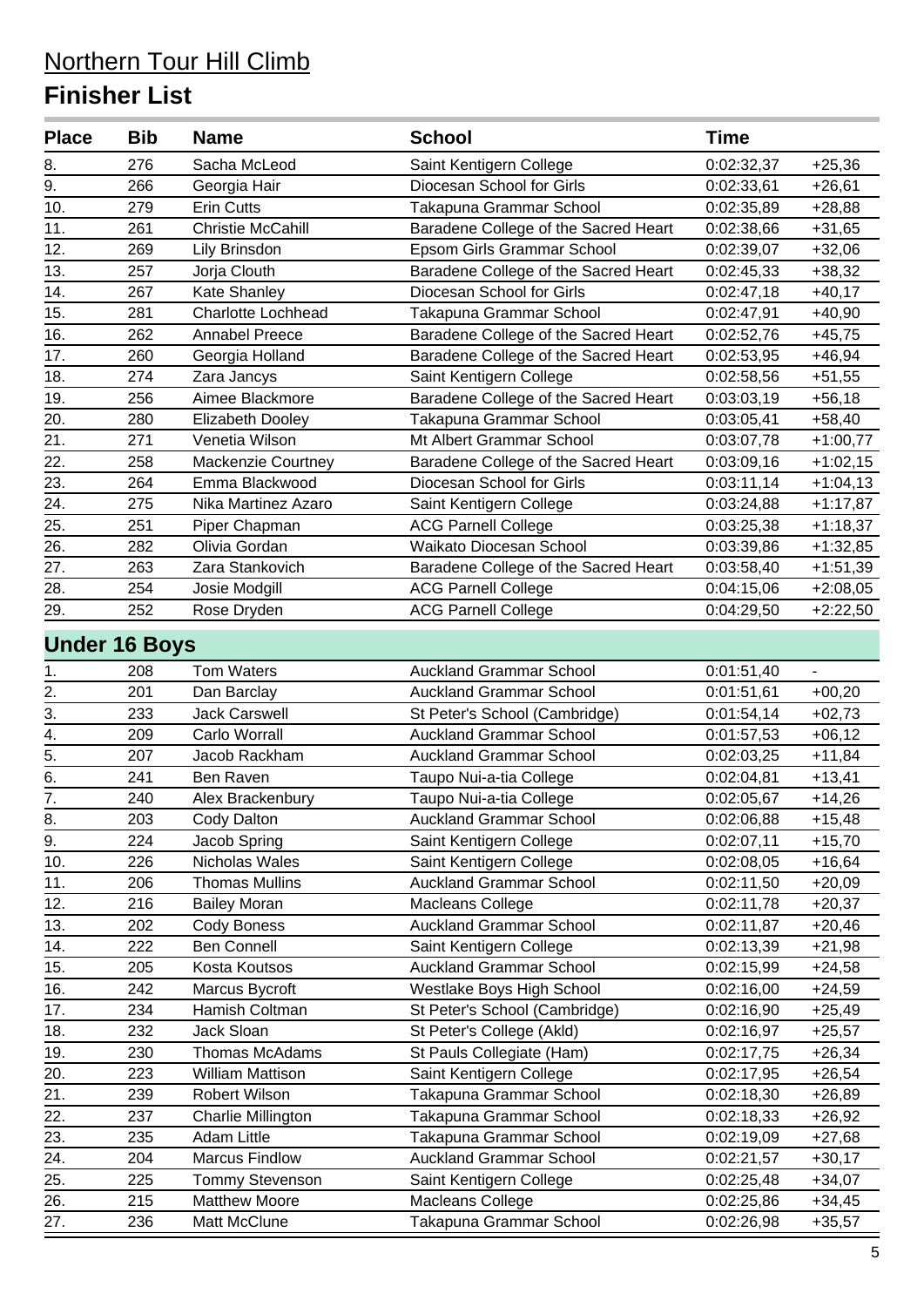| <b>Place</b> | <b>Bib</b>            | <b>Name</b>                | <b>School</b>                        | <b>Time</b> |            |
|--------------|-----------------------|----------------------------|--------------------------------------|-------------|------------|
| 28.          | 238                   | Lennox Tapp                | Takapuna Grammar School              | 0:02:27,18  | $+35,77$   |
| 29.          | 244                   | <b>Jack Matulovic</b>      | Westlake Boys High School            | 0:02:28,16  | $+36,76$   |
| 30.          | 228                   | <b>Benjamin Cheatley</b>   | Selwyn College                       | 0:02:29,06  | $+37,66$   |
| 31.          | 214                   | Anthony Garcia-Scholtz     | <b>Macleans College</b>              | 0:02:29,12  | $+37,71$   |
| 32.          | 210                   | <b>Samuel Fraser</b>       | Hamilton Boys High School            | 0:02:30,32  | $+38,91$   |
| 33.          | 220                   | <b>Matthew Mitchell</b>    | Sacred Heart College (Akld)          | 0:02:31,76  | $+40,35$   |
| 34.          | 245                   | <b>Austin Patterson</b>    | Westlake Boys High School            | 0:02:32,88  | $+41,47$   |
| 35.          | 246                   | Cole Scanlen               | Westlake Boys High School            | 0:02:34,99  | $+43,58$   |
| 36.          | 243                   | <b>Matthew Mascarenhas</b> | Westlake Boys High School            | 0:02:36,01  | $+44,60$   |
| 37.          | 217                   | <b>Connor Newington</b>    | Macleans College                     | 0:02:36,63  | $+45,23$   |
| 38.          | 221                   | <b>Adrien Canniveng</b>    | Saint Kentigern College              | 0:02:37,40  | $+46,00$   |
| 39.          | 219                   | Ryan McGuire               | Sacred Heart College (Akld)          | 0:02:37,98  | $+46,57$   |
| 40.          | 213                   | <b>Edward Chen</b>         | Macleans College                     | 0:02:41,02  | $+49,62$   |
| 41.          | 211                   | <b>Ethan Herbert</b>       | Hamilton Boys High School            | 0:02:47,57  | $+56,16$   |
| 42.          | 247                   | Lachlan Stace              | Westlake Boys High School            | 0:02:49,93  | $+58,52$   |
| 43.          | 227                   | Lachlan Wong               | Saint Kentigern College              | 0:02:54,29  | $+1:02,88$ |
| 44.          | 212                   | Nate Gilbertson            | King's College                       | 0:02:55,89  | $+1:04,48$ |
| 45.          | 249                   | <b>Elliott Quinn</b>       | Saint Kentigern College              | 0:03:07,75  | $+1:16,34$ |
| 46.          | 229                   | Mitch Haydon               | Selwyn College                       | 0:03:10,49  | $+1:19,08$ |
| 47.          | 218                   | <b>Ethan Hughes</b>        | Sacred Heart College (Akld)          | 0:03:14,05  | $+1:22,64$ |
|              | <b>Under 17 Girls</b> |                            |                                      |             |            |
| 1.           | 165                   | Ella Wyllie                | Epsom Girls Grammar School           | 0:02:16,56  |            |
|              | 151                   | Natalya Carter             | Baradene College of the Sacred Heart | 0:02:18,43  |            |
|              | 178                   | Georgia Wansink            | Westlake Girls High School           | 0:02:18,73  |            |
| 2.           | 177                   | Megan Spring               | Waikato Diocesan School              | 0:02:25,43  | $+08,86$   |
|              | 154                   | Lara Hopkinson             | Baradene College of the Sacred Heart | 0:02:26,48  |            |
| 3.           | 164                   | Lucy Thomson               | Epsom Girls Grammar School           | 0:02:32,06  | $+15,50$   |
| 4.           | 152                   | <b>Grace Cummins</b>       | Baradene College of the Sacred Heart | 0:02:33,28  | $+16,71$   |
| 5.           | 157                   | <b>Ireland Miln</b>        | Baradene College of the Sacred Heart | 0:02:36,59  | $+20,02$   |
| 6.           | 167                   | Aimee Shaw                 | Karamu High School                   | 0:02:40,79  | $+24,23$   |
| 7.           | 173                   | Ella Couch                 | St Mary's College (Akld)             | 0:02:42,87  | $+26,30$   |
| 8.           | 159                   | Mya Anderson               | Cambridge High School                | 0:02:44,41  | $+27,84$   |
| 9.           | 156                   | Ella McKee                 | Baradene College of the Sacred Heart | 0:02:51,13  | $+34,56$   |
| 10.          | 161                   | Annabel Brown              | Epsom Girls Grammar School           | 0:02:52,20  | $+35,64$   |
| 11.          | 155                   | Olivia Hyland              | Baradene College of the Sacred Heart | 0:02:58,16  | $+41,59$   |
| 12.          | 170                   | Jaime Wilkinson            | Saint Kentigern College              | 0:03:04,07  | $+47,50$   |
| 13.          | 160                   | <b>Emily Bashford</b>      | Diocesan School for Girls            | 0:03:04,96  | $+48,39$   |
| 14.          | 168                   | Niamh Bilsborough          | Saint Kentigern College              | 0:03:19,65  | $+1:03,08$ |
| 15.          | 166                   | Rebekah Williams           | Hobsonville Point Secondary School   | 0:03:20,24  | $+1:03,67$ |
| 16.          | 163                   | Eva Ruddenklau             | Epsom Girls Grammar School           | 0:03:25,05  | $+1:08,48$ |
| 17.          | 171                   | Kate White                 | Selwyn College                       | 0:03:27,65  | $+1:11,08$ |
| 18.          | 174                   | Antonia Robinson           | St Mary's College (Akld)             | 0:03:29,56  | $+1:12,99$ |
| 19.          | 176                   | Emma McKay                 | Waikato Diocesan School              | 0:03:33,04  | $+1:16,48$ |
| 20.          | 162                   | Emilia Perez Raynaud       | Epsom Girls Grammar School           | 0:03:33,73  | $+1:17,16$ |
| 21.          | 175                   | Anya Christiansen          | Takapuna Grammar School              | 0:03:52,82  | $+1:36,25$ |
| 22.          | 169                   | <b>Tarryn Gill</b>         | Saint Kentigern College              | 0:04:23,77  | $+2:07,21$ |
| 23.          | 172                   | Rosalind McCallum          | St Cuthbert's College                | 0:04:24,85  | $+2:08,28$ |
|              | <b>Under 17 Boys</b>  |                            |                                      |             |            |

|  |  | 130 | ما سے رب کا<br>ROSTOL<br>srian<br>-------- | College<br>cots<br>$\cdots$ | .<br>-41<br>л л |
|--|--|-----|--------------------------------------------|-----------------------------|-----------------|
|--|--|-----|--------------------------------------------|-----------------------------|-----------------|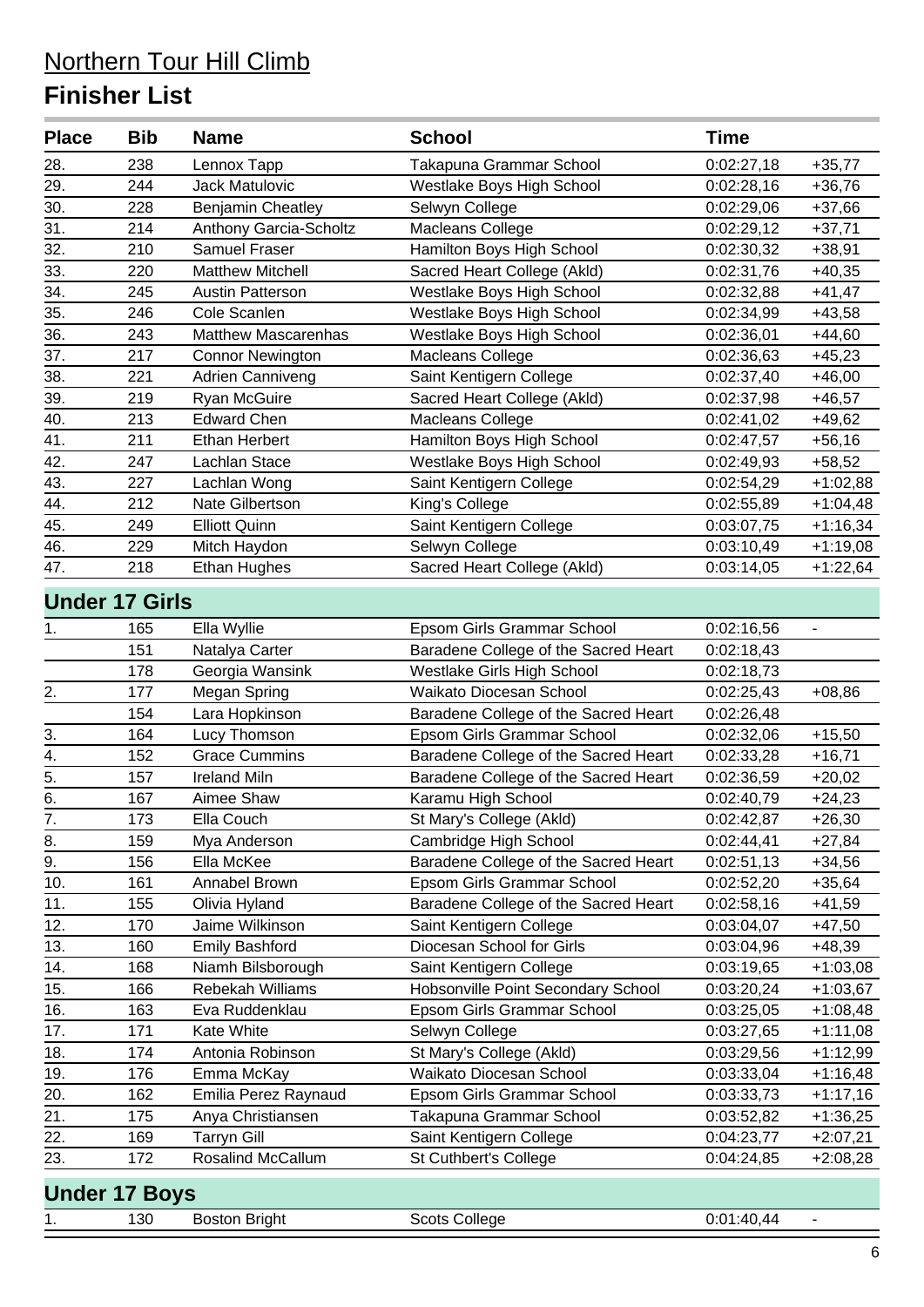| <b>Place</b>          | <b>Bib</b> | <b>Name</b>                 | <b>School</b>                        | <b>Time</b> |                          |
|-----------------------|------------|-----------------------------|--------------------------------------|-------------|--------------------------|
| 2.                    | 123        | Liam Regan                  | Sacred Heart College (Akld)          | 0:01:47,81  | $+07,36$                 |
| $\overline{3}$ .      | 104        | <b>Oliver Grave</b>         | <b>Auckland Grammar School</b>       | 0:01:48,82  | $+08,38$                 |
| 4.                    | 107        | Jordan Ryan-Kidd            | <b>Auckland Grammar School</b>       | 0:01:50,41  | $+09,96$                 |
| 5.                    | 134        | Aidan Merrick               | St Peter's College (Akld)            | 0:01:54,93  | $+14,48$                 |
| 6.                    | 108        | <b>Oliver Simcock-Smith</b> | <b>Auckland Grammar School</b>       | 0:01:55,72  | $+15,27$                 |
| 7.                    | 144        | Sam Buckley                 | Westlake Boys High School            | 0:01:58,25  | $+17,80$                 |
| 8.                    | 127        | Jensen Foster               | Saint Kentigern College              | 0:01:58,43  | $+17,99$                 |
| 9.                    | 142        | Henry Simpson               | Takapuna Grammar School              | 0:01:59,23  | $+18,78$                 |
| 10.                   | 148        | <b>Blake Tolmie</b>         | Westlake Boys High School            | 0:02:00,88  | $+20,43$                 |
| 11.                   | 145        | <b>Sam Dawkins</b>          | Westlake Boys High School            | 0:02:01,28  | $+20,83$                 |
| 12.                   | 122        | <b>Andrew Matthews</b>      | Sacred Heart College (Akld)          | 0:02:02,89  | $+22,44$                 |
| 13.                   | 141        | Max McPheat                 | Takapuna Grammar School              | 0:02:03,36  | $+22,92$                 |
| 14.                   | 101        | Pooree (jumy) Suksamai      | <b>ACG Strathallan College</b>       | 0:02:05,19  | $+24,74$                 |
| 15.                   | 129        | Jack Melhuish               | Saint Kentigern College              | 0:02:05,78  | $+25,33$                 |
| 16.                   | 143        | Kyle Hoskin                 | Wanganui Collegiate                  | 0:02:06,43  | $+25,98$                 |
| 17.                   | 121        | Michael Richmond            | Palmerston North Boys High School    | 0:02:07,74  | $+27,30$                 |
| 18.                   | 149        | Shaun Woods                 | Westlake Boys High School            | 0:02:09,21  | $+28,76$                 |
| 19.                   | 137        | Nick Bowen                  | Takapuna Grammar School              | 0:02:09,24  | $+28,79$                 |
| 20.                   | 120        | Perry Willimott             | Northcote College                    | 0:02:11,01  | $+30,57$                 |
| 21.                   | 106        | Albert Moody                | <b>Auckland Grammar School</b>       | 0:02:11,05  | $+30,60$                 |
| 22.                   | 118        | <b>Oliver Marchl</b>        | Macleans College                     | 0:02:11,35  | $+30,91$                 |
| 23.                   | 128        | Campbell Jordan             | Saint Kentigern College              | 0:02:11,56  | $+31,11$                 |
| 24.                   | 125        | Leo Ashcroft                | Saint Kentigern College              | 0:02:15,75  | $+35,30$                 |
| 25.                   | 136        | <b>Felix Barlow</b>         | Takapuna Grammar School              | 0:02:16,26  | $+35,82$                 |
| 26.                   | 112        | Joshua Gordon               | Hamilton Boys High School            | 0:02:17,61  | $+37,17$                 |
| 27.                   | 135        | Pearse Gatley               | St Peter's School (Cambridge)        | 0:02:18,50  | $+38,05$                 |
| 28.                   | 114        | <b>Hunter Deavoll</b>       | King's College                       | 0:02:20,43  | $+39,98$                 |
| 29.                   | 105        | <b>Oliver Lamont</b>        | <b>Auckland Grammar School</b>       | 0:02:21,48  | $+41,03$                 |
| 30.                   | 115        | <b>Billy Frazer</b>         | King's College                       | 0:02:23,03  | $+42,58$                 |
| 31.                   | 146        | Alex Jarrold                | Westlake Boys High School            | 0:02:26,30  | $+45,85$                 |
| 32.                   | 116        | <b>Tim Matthews</b>         | King's College                       | 0:02:27,18  | $+46,73$                 |
| 33.                   | 131        | Luke Bishop                 | Selwyn College                       | 0:02:28,99  | +48,55                   |
| 34.                   | 147        | Kalib Patterson             | Westlake Boys High School            | 0:02:29,56  | $+49,11$                 |
| 35.                   | 119        | Will Simpson                | Macleans College                     | 0:02:32,26  | $+51,82$                 |
| 36.                   | 109        | Benji Woodard               | <b>Auckland Grammar School</b>       | 0:02:35,11  | $+54,66$                 |
| 37.                   | 126        | Caleb Atkinson              | Saint Kentigern College              | 0:02:37,70  | $+57,26$                 |
| 38.                   | 110        | Matthew Young               | <b>Auckland Grammar School</b>       | 0:02:40,81  | $+1:00,36$               |
| 39.                   | 102        | <b>Oliver Burt</b>          | <b>Auckland Grammar School</b>       | 0:02:46,02  | $+1:05,57$               |
| 40.                   | 111        | Seb Bartley                 | Cambridge High School                | 0:02:48,25  | $+1:07,81$               |
| 41.                   | 117        | Antoine Helean              | Macleans College                     | 0:02:51,28  | $+1:10,83$               |
| 42.                   | 138        | David Carr                  | Takapuna Grammar School              | 0:02:54,84  | $+1:14,39$               |
| 43.                   | 124        | Giovanni Rogers             | Sacred Heart College (Akld)          | 0:02:55,89  | $+1:15,44$               |
| 44.                   | 132        | Caelan Boyd                 | St Peter's College (Akld)            | 0:03:03,22  | $+1:22,77$               |
| 45.                   | 133        | Jett Gannaway               | St Peter's College (Akld)            | 0:03:18,52  | $+1:38,08$               |
| 46.                   | 140        | Ryan McCall                 | Takapuna Grammar School              | 0:05:12,32  | $+3:31,87$               |
| <b>Under 20 Girls</b> |            |                             |                                      |             |                          |
| 1.                    | 64         | Abigail Morton              | Baradene College of the Sacred Heart | 0:02:10,46  | $\overline{\phantom{0}}$ |
| 2.                    | 95         | Jorja Swain                 | Whangarei Girls' High School         | 0:02:11,32  | $+00,86$                 |
| 3.                    | 71         | Amelia Matthews             | Diocesan School for Girls            | 0:02:14,77  | $+04,31$                 |
| 4.                    | 73         | Stella Nightingale          | Epsom Girls Grammar School           | 0:02:20,77  | $+10,31$                 |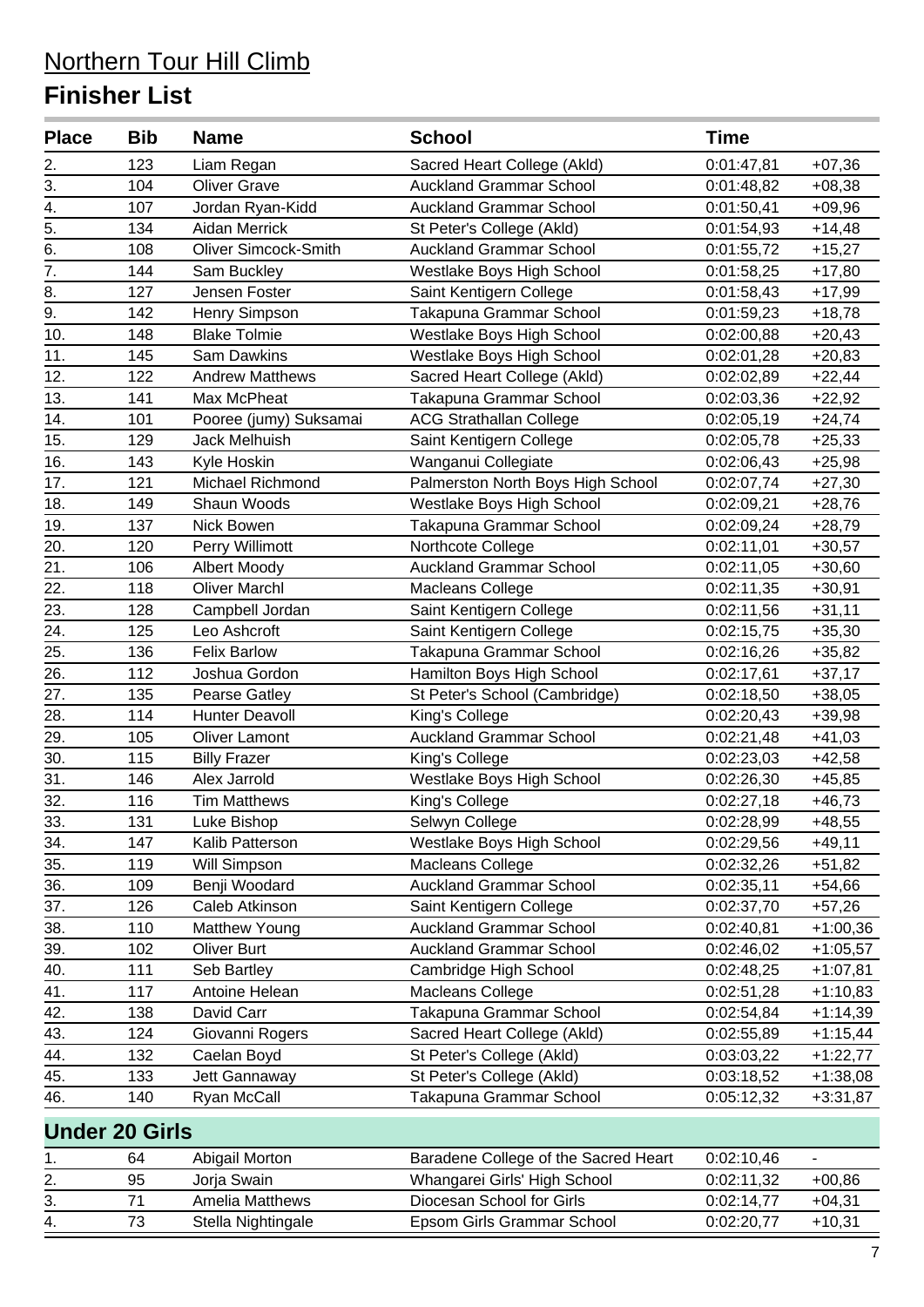| <b>Place</b>     | <b>Bib</b>           | <b>Name</b>                 | <b>School</b>                        | <b>Time</b> |            |
|------------------|----------------------|-----------------------------|--------------------------------------|-------------|------------|
| 5.               | 81                   | Lancely Yung                | St Cuthbert's College                | 0:02:22,52  | $+12,05$   |
| 6.               | 65                   | <b>Isabella Morton</b>      | Baradene College of the Sacred Heart | 0:02:26,85  | $+16,39$   |
| 7.               | 90                   | Olivia King                 | Waikato Diocesan School              | 0:02:28,87  | $+18,41$   |
| 8.               | 62                   | <b>Greer Haddock</b>        | Baradene College of the Sacred Heart | 0:02:29,00  | $+18,54$   |
| 9.               | 61                   | <b>Charlotte Carter</b>     | Baradene College of the Sacred Heart | 0:02:31,59  | $+21,12$   |
| 10.              | 86                   | Renee Young                 | Takapuna Grammar School              | 0:02:35,41  | $+24,94$   |
| 11.              | 77                   | Annabelle Waterworth        | Saint Kentigern College              | 0:02:35,89  | $+25,43$   |
| 12.              | 92                   | Hannah Quinlan              | Waikato Diocesan School              | 0:02:37,34  | $+26,87$   |
| 13.              | 67                   | Emelia Wilkinson            | Baradene College of the Sacred Heart | 0:02:38,45  | $+27,98$   |
| 14.              | 91                   | Eva Parkinson               | Waikato Diocesan School              | 0:02:39,75  | $+29,28$   |
| 15.              | 88                   | Charli Herbert              | Waikato Diocesan School              | 0:02:40,79  | $+30,32$   |
| 16.              | 72                   | Hannah Berry                | Epsom Girls Grammar School           | 0:02:41,41  | $+30,94$   |
| 17.              | 75                   | <b>Maddy Clarke</b>         | Saint Kentigern College              | 0:02:42,99  | $+32,53$   |
| 18.              | 83                   | <b>Charlie Arnold</b>       | Takapuna Grammar School              | 0:02:45,15  | $+34,68$   |
| 19.              | 68                   | Nia Dixon                   | Cambridge High School                | 0:02:45,36  | $+34,90$   |
| 20.              | 94                   | Claudia Vanner              | Waikato Diocesan School              | 0:02:46,97  | $+36,50$   |
| 21.              | 78                   | Sophie Wilkinson            | Saint Kentigern College              | 0:02:47,82  | $+37,36$   |
| 22.              | 89                   | <b>Courtney King</b>        | Waikato Diocesan School              | 0:02:52,63  | $+42,17$   |
| 23.              | 93                   | Georgia Taylor              | Waikato Diocesan School              | 0:02:55,88  | $+45,41$   |
| 24.              | 84                   | Anna Jacobs                 | Takapuna Grammar School              | 0:03:01,53  | $+51,07$   |
| 25.              | 69                   | <b>Grace Kelly</b>          | Cambridge High School                | 0:03:18,62  | $+1:08,16$ |
| 26.              | 79                   | <b>Natalie Paris</b>        | St Cuthbert's College                | 0:03:21,90  | $+1:11,44$ |
| 27.              | 85                   | Zoe Martin                  | Takapuna Grammar School              | 0:03:28,83  | $+1:18,37$ |
| 28.              | 70                   | <b>Eloise Cameron Smith</b> | Diocesan School for Girls            | 0:03:30,13  | $+1:19,67$ |
| 29.              | 66                   | Helena White                | Baradene College of the Sacred Heart | 0:03:32,43  | $+1:21,97$ |
| 30.              | 87                   | Jessica Butterworth         | Waikato Diocesan School              | 0:03:34,14  | $+1:23,68$ |
| 31.              | 74                   | Kadeea McElroy              | Massey High School                   | 0:03:52,53  | $+1:42,07$ |
| 32.              | 63                   | Georgia King                | Baradene College of the Sacred Heart | 0:03:54,82  | $+1:44,36$ |
|                  | <b>Under 20 Boys</b> |                             |                                      |             |            |
| 1.               | 10                   | Xander White                | Cambridge High School                | 0:01:41,49  |            |
|                  | 27                   | Angus Claasen               | Palmerston North Boys High School    | 0:01:44,89  | $+03,39$   |
| $\frac{2}{3}$ .  | 6                    | Simon Roberts               | <b>Auckland Grammar School</b>       | 0:01:45,47  | $+03,97$   |
| $\overline{4}$ . | 1                    | Barnaby Clegg-Shaw          | <b>Auckland Grammar School</b>       | 0:01:45,64  | $+04,15$   |
| 5.               | 45                   | <b>Callum Erskine</b>       | Takapuna Grammar School              | 0:01:45,99  | $+04,50$   |
| 6.               | 12                   | Noah Costar                 | Hamilton Boys High School            | 0:01:47,50  | $+06,01$   |
| 7.               | 38                   | Callum Walsh                | Saint Kentigern College              | 0:01:50,17  | $+08,68$   |
| 8.               | 11                   | Drew Christensen            | Hamilton Boys High School            | 0:01:50,85  | $+09,35$   |
| 9.               | 50                   | <b>Oliver Ward</b>          | Takapuna Grammar School              | 0:01:51,38  | $+09,89$   |
| 10.              | 53                   | Aidan Cook                  | Westlake Boys High School            | 0:01:53,57  | $+12,08$   |
| 11.              | 32                   | Zachary Cantell-Roberts     | Saint Kentigern College              | 0:01:53,76  | $+12,26$   |
| 12.              | 46                   | Josh Kench                  | Takapuna Grammar School              | 0:01:55,39  | $+13,89$   |
| 13.              | 44                   | <b>Patrick Calver</b>       | Takapuna Grammar School              | 0:01:56,67  | $+15,18$   |
| 14.              | 51                   | <b>Ewart Bower</b>          | Westlake Boys High School            | 0:01:56,74  | $+15,24$   |
| 15.              | 35                   | Jacob Hannan                | Saint Kentigern College              | 0:01:57,44  | $+15,94$   |
| 16.              | 5                    | Christophe Kerby            | <b>Auckland Grammar School</b>       | 0:01:57,56  | $+16,07$   |
| 17.              | 8                    | Alex Williams               | <b>Auckland Grammar School</b>       | 0:01:57,63  | $+16,13$   |
| 18.              | $\overline{2}$       | Alex Fogelberg              | <b>Auckland Grammar School</b>       | 0:01:57,83  | $+16,34$   |
| 19.              | $\overline{7}$       | <b>Christian Rush</b>       | <b>Auckland Grammar School</b>       | 0:01:59,01  | $+17,52$   |
| 20.              | 31                   | Matthew Wynne               | Sacred Heart College (Akld)          | 0:01:59,03  | $+17,54$   |
| 21.              | 55                   | <b>Blake Scanlen</b>        | Westlake Boys High School            | 0:02:01,97  | $+20,48$   |